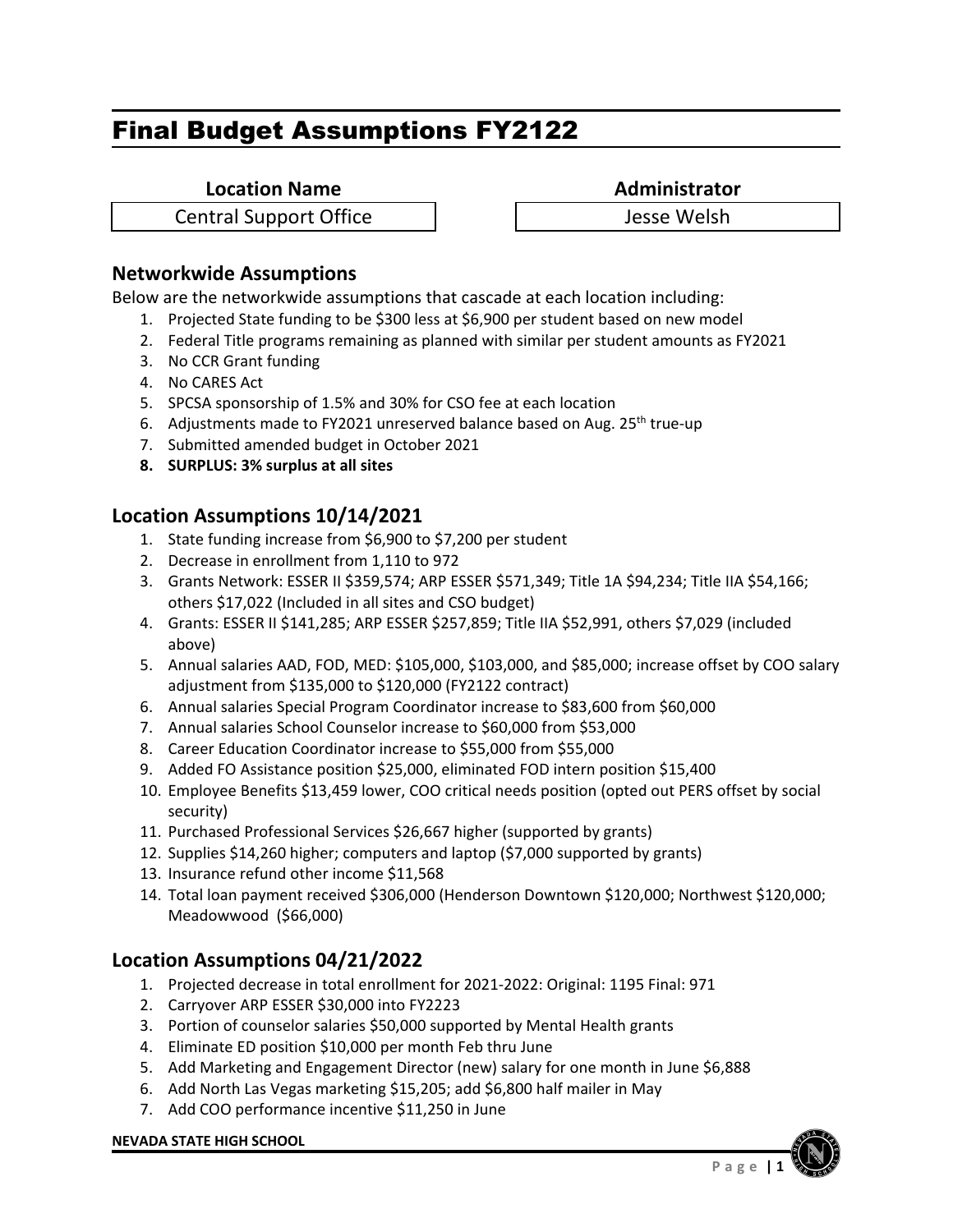# **Nevada State High School (CSO)**

### **FY22 Budget Summary**

*Board Approved: Original: 4/14/2021, revised 10/14/2021, reqesting final budget 4/21/2022*

|                                 | <b>FY22</b> |           |      | <b>FY22</b>    | <b>FY22</b>     |      | Fav/(Unf)  |
|---------------------------------|-------------|-----------|------|----------------|-----------------|------|------------|
|                                 |             | Original  |      | <b>Revised</b> | <b>Final</b>    |      |            |
| <b>Attendance</b>               |             | 1,195     |      | 972            | 971             |      | (225)      |
| Revenue                         |             |           |      |                |                 |      |            |
| Distributed School Account      | \$          | 2,297,692 | - \$ | 1,991,513 \$   | 1,955,453       | - \$ | (342, 239) |
| <b>State Revenue</b>            |             |           |      |                |                 |      |            |
| <b>Federal Revenue</b>          |             | 65,627    |      | 478,445        | 494,179         |      | 428,551    |
| <b>Other Local Revenue</b>      |             | 192,950   |      | 149,808        | 161,103         |      | (31, 847)  |
| <b>Total Revenue</b>            | \$          | 2,556,270 | \$   | 2,619,766      | \$<br>2,610,736 | \$   | 54,466     |
| <b>Expenses</b>                 |             |           |      |                |                 |      |            |
| <b>Salaries</b>                 | \$          | 1,335,890 | - \$ | $1,347,221$ \$ | 1,351,106       | - \$ | 15,216     |
| <b>Employee Benefits</b>        |             | 406,757   |      | 393,298        | 371,142         |      | (35, 614)  |
| Prof. and Tech. Services        |             | 272,604   |      | 296,332        | 239,689         |      | (32, 914)  |
| <b>Property Services</b>        |             | 178,462   |      | 186,881        | 197,544         |      | 19,082     |
| <b>Other Purchased Services</b> |             | 204,378   |      | 203,707        | 233,804         |      | 29,426     |
| <b>Supplies</b>                 |             | 72,378    |      | 89,638         | 116,763         |      | 44,385     |
| Property                        |             |           |      |                |                 |      |            |
| Debt Service and Misc.          |             | 21,323    |      | 24,781         | 26,378          |      | 5,055      |
| General                         |             |           |      |                |                 |      |            |
| <b>Total Expenses</b>           | \$          | 2,491,791 | \$   | 2,541,857      | \$<br>2,536,427 | \$   | 44,636     |
| <b>Total Surplus (Deficit)</b>  | \$          | 64,479    | - \$ | 77,909 \$      | 74,309          | \$.  | 9,830      |
| Loans Payment                   |             |           |      | 306.000        | 306,000         |      |            |
| <b>Beginning Fund Balance</b>   |             | 1,427,109 |      | 1,427,109      | 1,259,866       |      |            |
| <b>Ending Fund Balance</b>      |             | 1,491,588 |      | 1,811,018      | 1,640,175       |      |            |

|                                       | <b>FY22</b> | <b>FY22</b>    | <b>FY22</b>  |
|---------------------------------------|-------------|----------------|--------------|
| <b>Financial Performance Measures</b> | Original    | <b>Revised</b> | <b>Final</b> |
| Days Cash-on-Hand                     | 218         | 260            | 236          |
| <b>SPCSA Enrollment CAP</b>           | 1,440       | 1,440          | 1,440        |
| <b>Enrollment Forecast Accuracy</b>   | 83%         | 68%            | 67%          |
| <b>Total Margin</b>                   | 3%          | 3%             | 3%           |
|                                       |             |                |              |





Note:

Distributed School Account ‐ per pupil funding of \$7200 vs. \$6900 offset by lower enrollment

State Revenue ‐ No CCR grant

Federal Revenue - \$420K unexpected from GEER,ESSER II, ARP ESSER, mental health grants plus \$24K higher Title II grants offset by no SPED grants \$17K

Other Local Revenue ‐ \$43K lower in MWD cost allocation offset by \$11K other revenue from prior year refund

Salaries - \$35K lower in Licensed Admin (ED position partial year, lower COO salary offset

by higher in Other Support positions (SPED, CTE, FOD, MED, AAD)

Purchased Professional and Technical Services ‐ counseling \$42K lower

Property Services ‐ Increase of \$11K for facility rental for 2 weeks courses & transition courses

Supplies ‐ \$22K higher in Technology equipment; \$5K general supplies; \$8K utilities

Loan payment received total \$306,000 from Henderson Downtown (\$120K,

Northwest (\$120K, Meadowwood \$66K)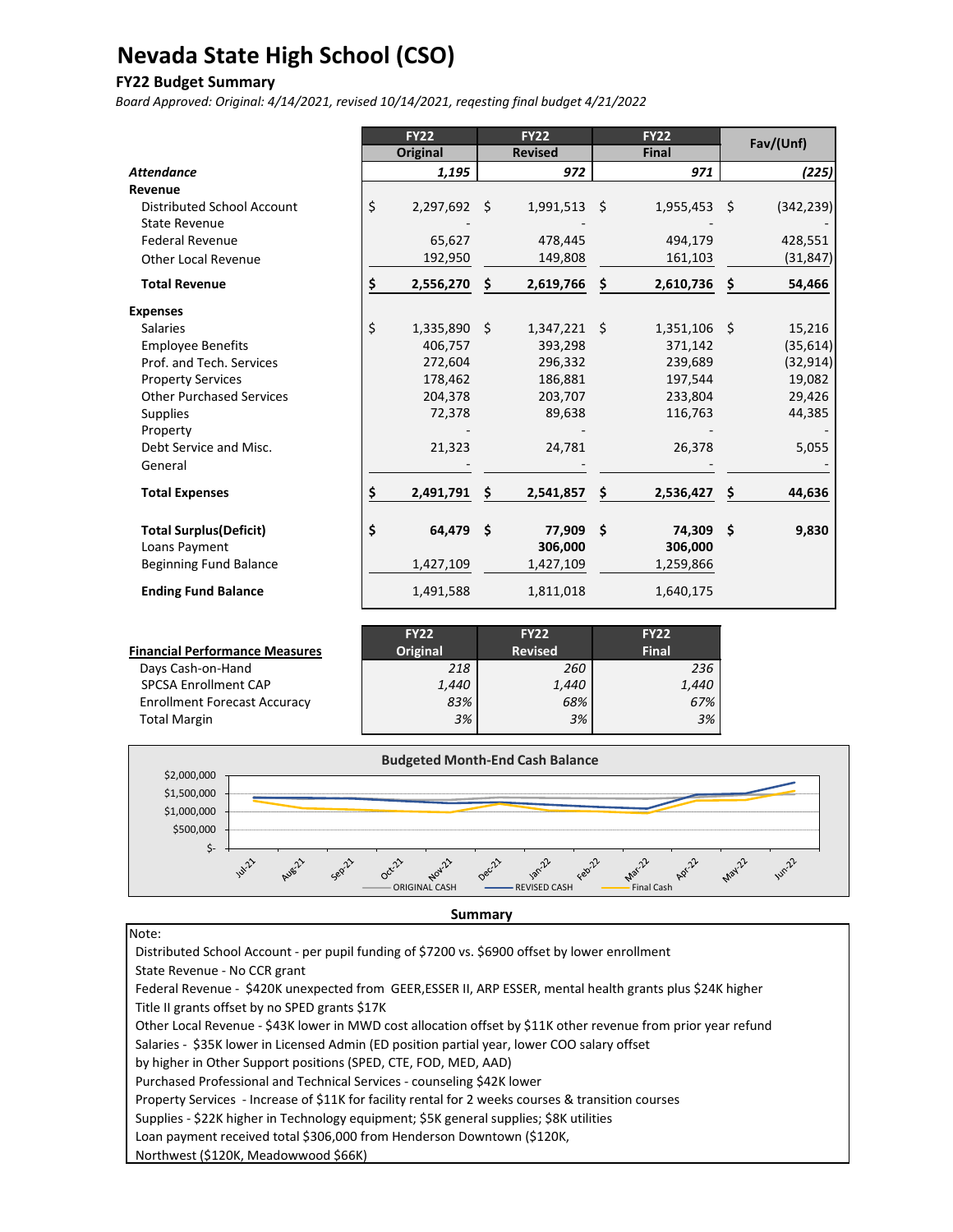# **Nevada State High School (CSO)**

# **FY22 Board Summary**

*Board Approved: Original: 4/14/2021, revised 10/14/2021, reqesting final budget 4/21/2022*

|                                 |    | <b>Attendance Tracking</b> |       |                                    |                     |            |  |                         |                |         |                |     |           |  |  |
|---------------------------------|----|----------------------------|-------|------------------------------------|---------------------|------------|--|-------------------------|----------------|---------|----------------|-----|-----------|--|--|
|                                 |    |                            | 1,250 |                                    |                     |            |  |                         |                |         |                |     |           |  |  |
|                                 |    | Budget                     |       |                                    |                     |            |  |                         |                |         |                |     |           |  |  |
|                                 |    | - Actual                   |       |                                    |                     |            |  |                         |                |         |                |     |           |  |  |
|                                 |    |                            | 750   |                                    |                     |            |  |                         |                |         |                |     |           |  |  |
|                                 |    |                            |       |                                    |                     |            |  |                         |                |         |                |     |           |  |  |
|                                 |    |                            |       | Year-to-Date 7/1/2021 to 2/28/2022 |                     |            |  | <b>Annual/Full Year</b> |                |         |                |     |           |  |  |
|                                 |    | <b>REVISED</b>             |       | <b>ACTUAL</b>                      |                     | Fav/(Unf)  |  |                         | <b>REVISED</b> |         | <b>FINAL</b>   |     | Fav/(Unf) |  |  |
| Revenue                         |    |                            |       |                                    |                     |            |  |                         |                |         |                |     |           |  |  |
| Distributed School Account      | \$ | 1,327,680                  | \$    | 1,131,980                          | \$                  | (195, 700) |  | \$                      | 1,991,513      | Ŝ.      | 1,955,453      | \$  | (36,060)  |  |  |
| <b>State Revenue</b>            |    |                            |       |                                    |                     |            |  |                         |                |         |                |     |           |  |  |
| <b>Federal Revenue</b>          |    | 9,641                      |       | 71,476                             |                     | 61,835     |  |                         | 478,445        |         | 494,179        |     | 15,734    |  |  |
| <b>Other Local Revenue</b>      |    | 80,688                     |       | 88,203                             |                     | 7,515      |  |                         | 149,808        |         | 161,103        |     | 11,295    |  |  |
| <b>Total Revenue</b>            | \$ | 1,418,009                  | \$.   | 1,291,659                          | Ŝ.                  | (126, 349) |  | \$                      | 2,619,766      | \$      | 2,610,736      | \$  | (9,030)   |  |  |
| <b>Expenses</b>                 |    |                            |       |                                    |                     |            |  |                         |                |         |                |     |           |  |  |
| <b>Salaries</b>                 | \$ | 856,479 \$                 |       | 801,340                            | $\ddot{\mathsf{S}}$ | (55, 140)  |  | \$                      | 1,347,221      | -Ś      | $1,351,106$ \$ |     | 3,885     |  |  |
| <b>Employee Benefits</b>        |    | 259,682                    |       | 223,288                            |                     | (36, 394)  |  |                         | 393,298        |         | 371,142        |     | (22, 155) |  |  |
| Prof. and Tech. Services        |    | 230,204                    |       | 146,011                            |                     | (84, 193)  |  |                         | 296,332        |         | 239,689        |     | (56, 642) |  |  |
| <b>Property Services</b>        |    | 134,916                    |       | 144,369                            |                     | 9,454      |  |                         | 186,881        |         | 197,544        |     | 10,664    |  |  |
| <b>Other Purchased Services</b> |    | 130,770                    |       | 137,283                            |                     | 6,514      |  |                         | 203,707        |         | 233,804        |     | 30,097    |  |  |
| <b>Supplies</b>                 |    | 72,571                     |       | 62,343                             |                     | (10, 228)  |  |                         | 89,638         |         | 116,763        |     | 27,124    |  |  |
| Property                        |    |                            |       |                                    |                     |            |  |                         |                |         |                |     |           |  |  |
| Debt Service and Misc.          |    | 21,935                     |       | 22,602                             |                     | 667        |  |                         | 24,781         |         | 26,378         |     | 1,597     |  |  |
| General                         |    |                            |       |                                    |                     |            |  |                         |                |         |                |     |           |  |  |
| <b>Total Expenses</b>           | Ś  | 1,706,558                  | S     | 1,537,237                          | Ś                   | (169, 321) |  | Ś.                      | 2,541,857      | Ś       | 2,536,427      | \$. | (5, 430)  |  |  |
| <b>Total Surplus (Deficit)</b>  | \$ | $(288, 550)$ \$            |       | $(245,578)$ \$                     |                     | 42,972     |  | \$                      | 77,909         | $\zeta$ | 74,309         | \$. | (3,600)   |  |  |
| Loans Payment                   |    |                            |       |                                    |                     |            |  |                         | 306,000        |         | 306,000        |     |           |  |  |
| <b>Beginning Fund Balance</b>   |    | 1,427,109                  |       | 1,259,866                          |                     |            |  |                         | 1,427,109      |         | 1,259,866      |     |           |  |  |
|                                 |    |                            |       |                                    |                     |            |  |                         |                |         |                |     |           |  |  |
| <b>Ending Fund Balance</b>      |    | 1,138,560                  |       | 1,014,288                          |                     |            |  |                         | 1,811,018      | S       | 1,640,175      |     |           |  |  |
|                                 |    |                            |       |                                    |                     |            |  |                         |                |         |                |     |           |  |  |

#### **Financial Performance Measures**

| Days Cash-on-Hand            | 260 | 236  |
|------------------------------|-----|------|
| Enrollment Forecast Accuracy | 68% | 67%  |
| Total Margin                 | 3%  | 2.8% |

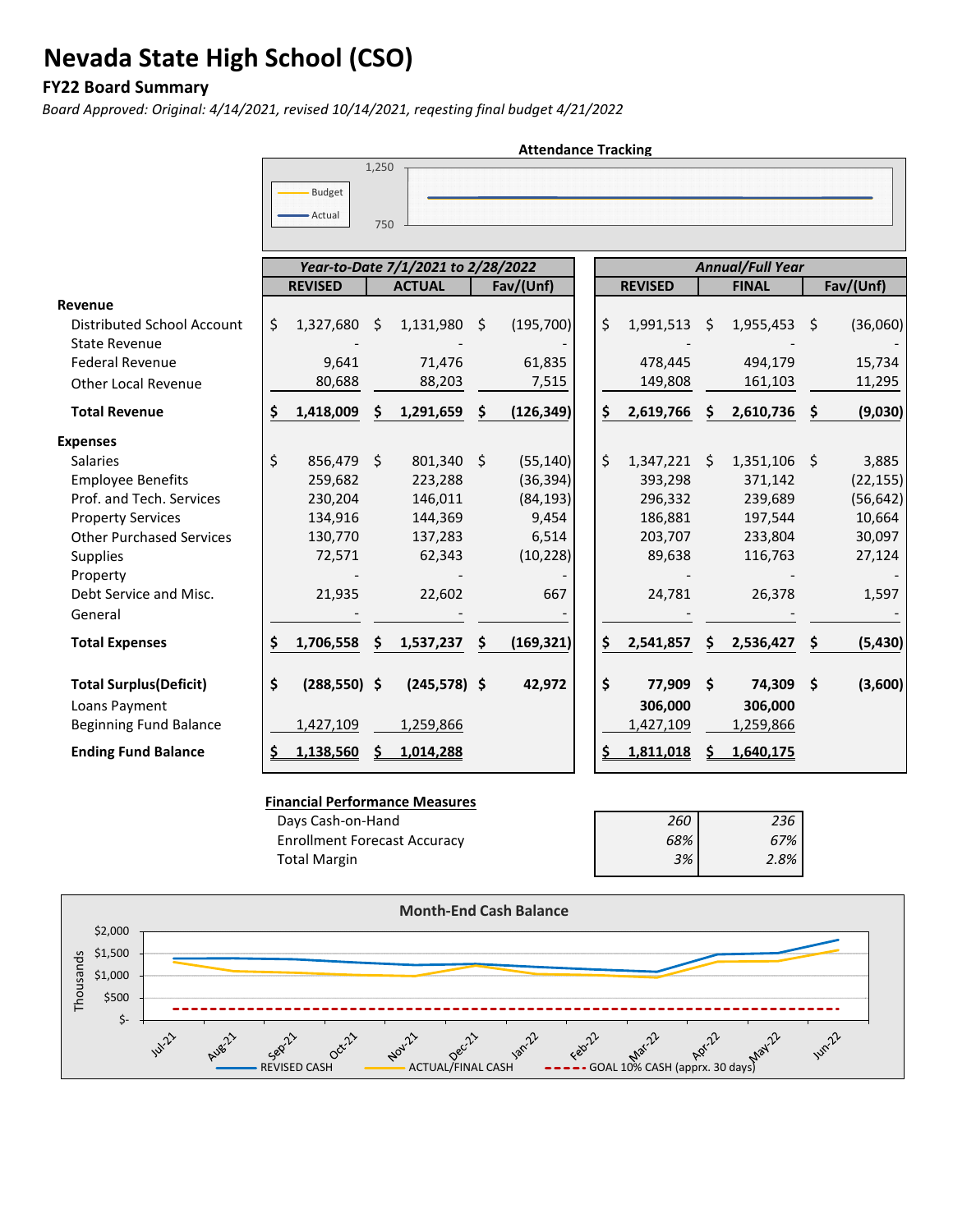**Location Name Administrator** 

Henderson: Flagship Henderson: Flagship

# **Networkwide Assumptions**

Below are the networkwide assumptions that cascade at each location including:

- 1. Projected State funding to be \$300 less at \$6,900 per student based on new model
- 2. Federal Title programs remaining as planned with similar per student amounts as FY2021
- 3. No CCR Grant funding
- 4. No CARES Act
- 5. SPCSA sponsorship of 1.5% and 30% for CSO fee at each location
- 6. Not paid for additional EPY classes at TMCC
- 7. Paid for ECON (1 credit at GBC)
- 8. Textbook cost stipend for completing FRL \$50 if you qualify then \$100
- 9. EFT rather than money orders (still budgeting 10% of students at \$7.50/student)
- 10. Adjustments made to FY2021 unreserved balance based on Aug. 25<sup>th</sup> true-up
- 11. Submitted amended budget in October 2021
- 12. **SHOW SURPLUS of 3% surplus at all sites**

# **Location Assumptions 10/14/2021**

- 1. State funding increase to from \$6,900 to \$7,200 per student
- 2. Decreased in enrollment from 310 to 257
- 3. Grants: ESSER II \$52,696; ARP ESSER \$72,136; others \$3,220
- 4. Annual salaries for teachers: \$47,000, \$45,000, and \$60,000
- 5. Annual salaries for administrator adjust to \$90,000 from \$100,000
- 6. Employee Benefits \$24,000 lower, DSA critical need position (opted out PERS offset by social security)
- 7. Property Services \$23,162 higher, air conditioner repairs, window shades and films installation
- 8. Insurance refund other income \$2,611

# **Location Assumptions 4/21/2022**

- 1. Projected decrease in total enrollment for 2021-2022: Original: 310 Final: 252
- 2. ARP ESSER carryover \$49,884 into FY2223
- 3. Hire new OM at a rate of \$44,000
- 4. Eliminate Office Aide position
- 5. Reduce \$5,250 in legal services, special consultant, and marketing,
- 6. Eliminate \$2,500 professional development for staff
- 7. Lower \$6,100 in repair costs and saving on repair costs
- 8. Reduce bus passes for students to \$300 from \$2,000
- 9. Three student workers at 20hrs./week at \$11/hr.
- 10. Annual tuition & fees include tuition at \$2,398, textbooks at \$312, and classroom technology at \$183 per student

**NEVADA STATE HIGH SCHOOL**

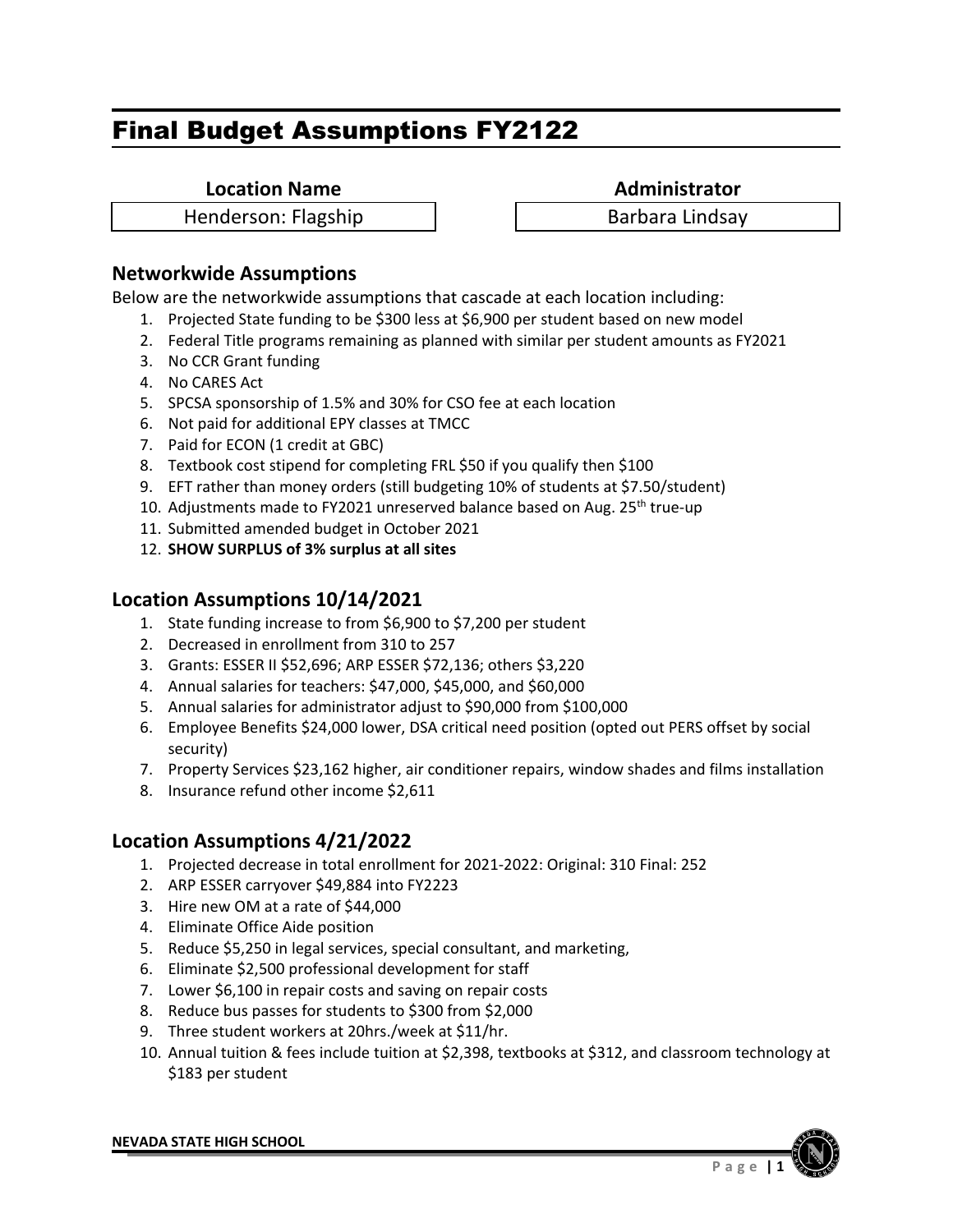# **Nevada State High School (Henderson)**

### **FY22 Budget Summary**

*Board Approved: Original: 4/14/2021, revised 10/14/2021, reqesting final budget 4/21/2022*

|                                   | <b>FY22</b> |                 |      | <b>FY22</b>    |    | <b>FY22</b>  |      | Fav/(Unf)  |
|-----------------------------------|-------------|-----------------|------|----------------|----|--------------|------|------------|
|                                   |             | <b>Original</b> |      | <b>Revised</b> |    | <b>Final</b> |      |            |
| <b>Enrollment</b>                 |             | 310             |      | 257            |    | 252          |      | (58)       |
| Revenue                           |             |                 |      |                |    |              |      |            |
| <b>Distributed School Account</b> | \$          | 1,497,295       | Ŝ.   | 1,295,276 \$   |    | 1,270,584 \$ |      | (226, 711) |
| <b>State Revenue</b>              |             |                 |      |                |    | 20,400       |      | 20,400     |
| <b>Federal Revenue</b>            |             |                 |      | 128,053        |    | 78,168       |      | 78,168     |
| <b>Other Local Revenue</b>        |             |                 |      |                |    | 2,611        |      | 2,611      |
| <b>Total Revenue</b>              | \$          | 1,497,295       | \$   | 1,423,329      | \$ | 1,371,763    | \$   | (125, 532) |
| <b>Expenses</b>                   |             |                 |      |                |    |              |      |            |
| <b>Salaries</b>                   | \$          | 346,807         | - \$ | 347,445 \$     |    | 352,855      | - \$ | 6,048      |
| <b>Employee Benefits</b>          |             | 99,231          |      | 75,184         |    | 66,540       |      | (32, 692)  |
| Prof. and Tech. Services          |             | 43,015          |      | 51,639         |    | 21,067       |      | (21, 948)  |
| <b>Property Services</b>          |             | 161,984         |      | 185,146        |    | 167,263      |      | 5,279      |
| <b>Other Purchased Services</b>   |             | 536,510         |      | 545,393        |    | 549,539      |      | 13,029     |
| Supplies                          |             | 184,950         |      | 181,203        |    | 164,192      |      | (20, 758)  |
| Debt Service and Misc.            |             | 877             |      | 875            |    | 2,569        |      | 1,692      |
| General                           |             |                 |      |                |    |              |      |            |
| <b>Total Expenses</b>             | \$          | 1,373,375       | \$   | 1,386,885      | \$ | 1,324,026    | \$   | (49, 349)  |
| <b>Total Surplus (Deficit)</b>    | \$          | 123,920         | - Ś  | $36,444$ \$    |    | 47,737       | - \$ | (76, 183)  |
| Beginning Fund Balance            |             | 601,480         |      | 601,480        |    | 800,506      |      |            |
| <b>Ending Fund Balance</b>        |             | 725,400         | Ś    | 637,924        | S  | 848,243      |      |            |

| <b>Financial Performance Measures</b> |  |  |  |  |  |  |  |  |
|---------------------------------------|--|--|--|--|--|--|--|--|
| Days Cash-on-Hand                     |  |  |  |  |  |  |  |  |
| <b>SPCSA Enrollment CAP</b>           |  |  |  |  |  |  |  |  |
| <b>Enrollment Forecast Accuracy</b>   |  |  |  |  |  |  |  |  |
| <b>Total Margin</b>                   |  |  |  |  |  |  |  |  |

|                                       | <b>FY22</b>     | <b>FY22</b>    | <b>FY22</b>  |
|---------------------------------------|-----------------|----------------|--------------|
| <b>Financial Performance Measures</b> | <b>Original</b> | <b>Revised</b> | <b>Final</b> |
| Days Cash-on-Hand                     | 193             | 168            | 234          |
| <b>SPCSA Enrollment CAP</b>           | 290             | 290            | 290          |
| <b>Enrollment Forecast Accuracy</b>   | 107%            | 89%            | 87%          |
| <b>Total Margin</b>                   | 8%              | 3%             | 3%           |
|                                       |                 |                |              |



#### Note:

 Distributed School Account ‐ per pupil funding of \$7200 vs. \$6900; lower enrollment State Revenue ‐ At risk and ELL per pupil funding new formula Federal Revenue ‐ unexpected \$78K ESSER I, ESSER II, ARP ESSER and GEER I grants with \$49K ARP ESSER carryover into FY2223 Salaries ‐ DSA \$17K lower offset by \$13K higher in EAC/Other Support Employee Benefits ‐ DSA (critical need, no PERS) Prof. and Tech Services ‐ SPCSA 1.5% fees as expenses in budget vs. net of revenue in actuals Property Services ‐ \$12K higher repair & maintenance Other Purchased Services ‐ tuition \$13K higher Supplies ‐ Text books and classroom technology fees \$32K lower offset by technology equipment \$9K lower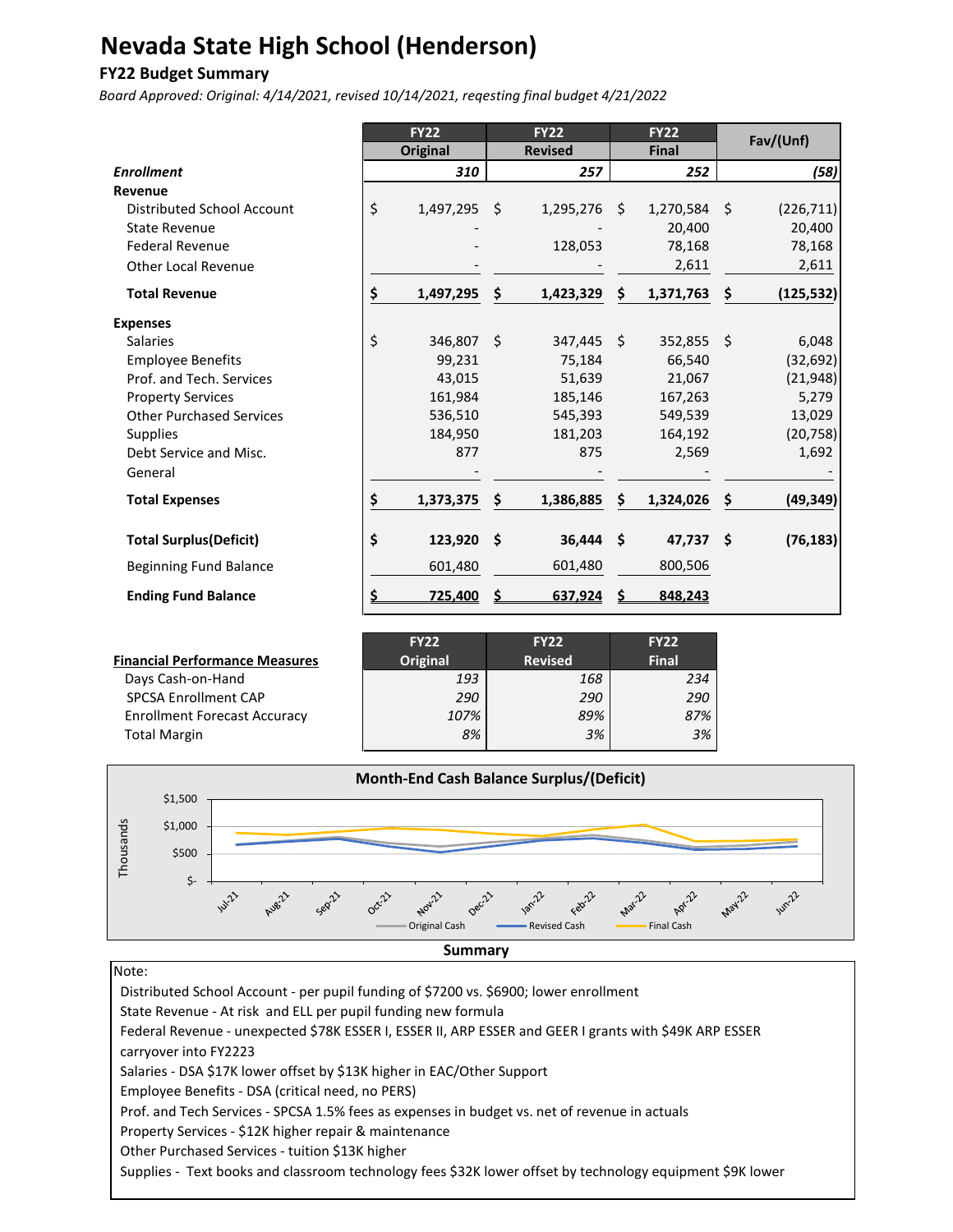# **Nevada State High School (Henderson)**

### **FY22 Board Summary**

*Board Approved: Original: 4/14/2021, revised 10/14/2021, reqesting final budget 4/21/2022*

|                                       |    | <b>Attendance Tracking</b> |            |                                    |    |            |  |    |                |    |                         |     |           |
|---------------------------------------|----|----------------------------|------------|------------------------------------|----|------------|--|----|----------------|----|-------------------------|-----|-----------|
|                                       |    | <b>Budget</b><br>- Actual  | 300<br>200 |                                    |    |            |  |    |                |    |                         |     |           |
|                                       |    |                            |            | Year-to-Date 7/1/2021 to 2/28/2022 |    |            |  |    |                |    | <b>Annual/Full Year</b> |     |           |
|                                       |    | <b>REVISED</b>             |            | <b>ACTUAL</b>                      |    | Fav/(Unf)  |  |    | <b>REVISED</b> |    | <b>FINAL</b>            |     | Fav/(Unf) |
| Revenue<br>Distributed School Account | \$ | 863,520                    | - \$       | 742,229                            | S. | (121, 291) |  | \$ | 1,295,276      | Ŝ. | 1,270,584               | Ŝ.  | (24, 691) |
| <b>State Revenue</b>                  |    |                            |            | 20,400                             |    | 20,400     |  |    |                |    | 20,400                  |     | 20,400    |
| <b>Federal Revenue</b>                |    | 128,053                    |            | 49,061                             |    | (78, 992)  |  |    | 128,053        |    | 78,168                  |     | (49, 885) |
| <b>Other Local Revenue</b>            |    |                            |            | 2,611                              |    | 2,611      |  |    |                |    | 2,611                   |     | 2,611     |
| <b>Total Revenue</b>                  | Ś  | 991,573                    | S          | 814,301                            | Ŝ. | (177, 273) |  | \$ | 1,423,329      | \$ | 1,371,763               | S.  | (51, 566) |
| <b>Expenses</b>                       |    |                            |            |                                    |    |            |  |    |                |    |                         |     |           |
| <b>Salaries</b>                       | \$ | 217,279 \$                 |            | $195,267$ \$                       |    | (22,012)   |  | \$ | 347,445        | Ŝ. | 352,855                 | - Ś | 5,410     |
| <b>Employee Benefits</b>              |    | 48,433                     |            | 38,432                             |    | (10,001)   |  |    | 75,184         |    | 66,540                  |     | (8,644)   |
| Prof. and Tech. Services              |    | 37,130                     |            | 9,277                              |    | (27, 853)  |  |    | 51,639         |    | 21,067                  |     | (30, 572) |
| <b>Property Services</b>              |    | 131,464                    |            | 92,628                             |    | (38, 836)  |  |    | 185,146        |    | 167,263                 |     | (17, 883) |
| <b>Other Purchased Services</b>       |    | 266,381                    |            | 249,215                            |    | (17, 166)  |  |    | 545,393        |    | 549,539                 |     | 4,146     |
| <b>Supplies</b>                       |    | 105,948                    |            | 79,735                             |    | (26, 213)  |  |    | 181,203        |    | 164,192                 |     | (17, 011) |
| Debt Service and Misc.                |    | 528                        |            | 1,668                              |    | 1,140      |  |    | 875            |    | 2,569                   |     | 1,694     |
| General                               |    |                            |            |                                    |    |            |  |    |                |    |                         |     |           |
| <b>Total Expenses</b>                 | \$ | 807,163                    | \$         | 666,222                            | \$ | (140, 941) |  | \$ | 1,386,885      | \$ | 1,324,026               | \$. | (62, 859) |
| <b>Total Surplus(Deficit)</b>         | \$ | 184,410                    | Ŝ          | 148,079                            | Ŝ  | (36, 332)  |  | \$ | 36,444         | Ŝ  | 47,737                  | Ŝ   | 11,293    |
| Beginning Fund Balance                |    | 800,506                    |            | 800,506                            |    |            |  |    | 601,480        |    | 800,506                 |     |           |
| <b>Ending Fund Balance</b>            |    | 984,917                    | S          | 948,585                            |    |            |  |    | 637,924        |    | 848,243                 |     |           |

#### **Financial Performance Measures**



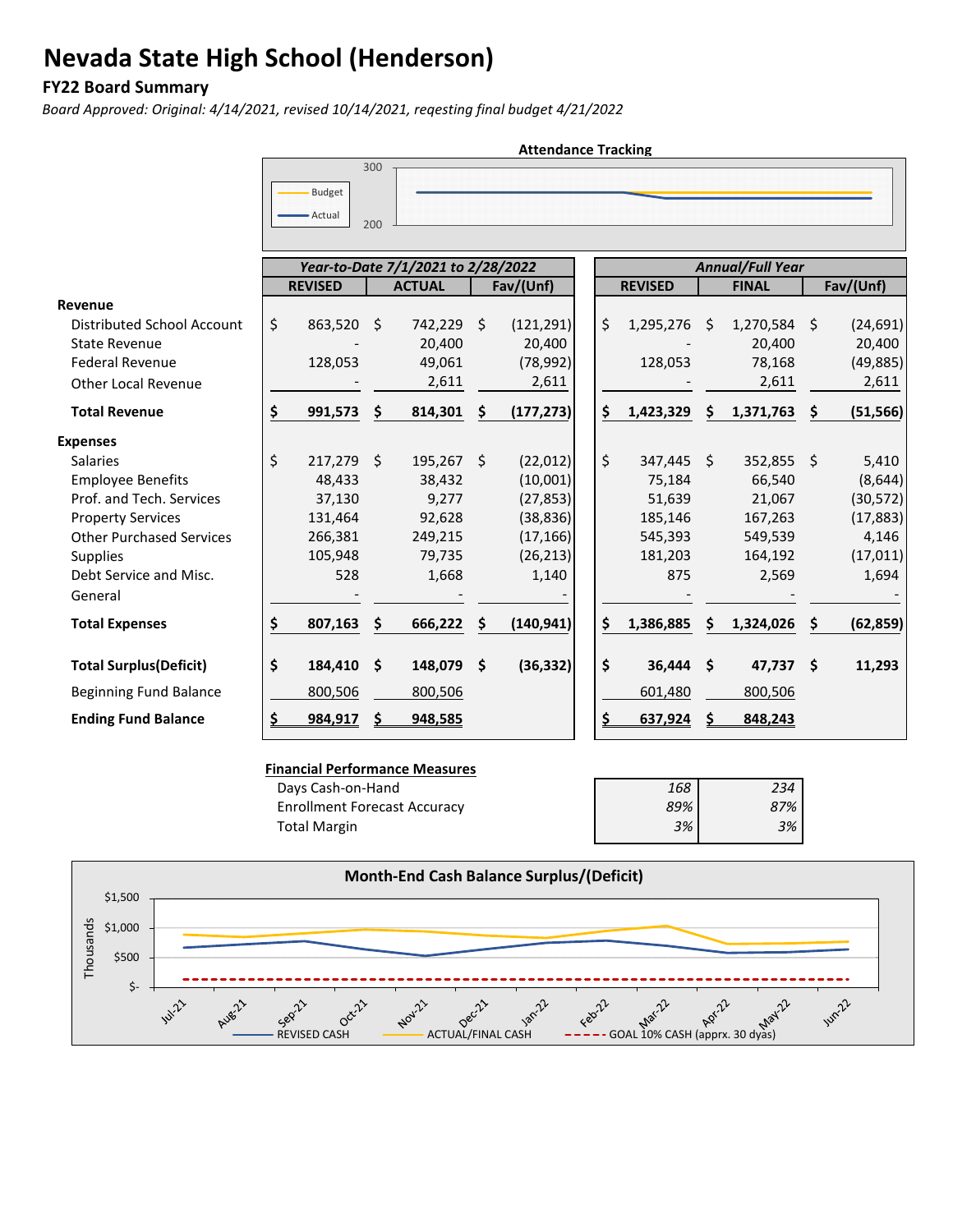### **Location Name**<br> **Administrator**

Summerlin Melissa McCormick

# **Networkwide Assumptions**

Below are the networkwide assumptions that cascade at each location including:

- 1. Projected State funding to be \$300 less at \$6,900 per student based on new model
- 2. Federal Title programs remaining as planned with similar per student amounts as FY2021
- 3. No CCR Grant funding
- 4. No CARES Act
- 5. SPCSA sponsorship of 1.5% and 30% for CSO fee at each location
- 6. Not paid for additional EPY classes at TMCC
- 7. Paid for ECON (1 credit at GBC)
- 8. Textbook cost stipend for completing FRL \$50 if you qualify then \$100
- 9. EFT rather than money orders (still budgeting 10% of students at \$7.50/student)
- 10. Adjustments made to FY2021 unreserved balance based on Aug. 25<sup>th</sup> true-up
- 11. Submitted amended budget in October 2021
- 12. **SHOW SURPLUS of 3% surplus at all sites**

# **Location Assumptions 10/14/2021**

- 1. State funding increase from \$6,900 to \$7,200 per student
- 2. Decrease in enrollment from 215 to 179
- 3. ESSER II grants \$36,991; ARP ESSER \$51,549; Title 1A \$26,801; others \$2,658
- 4. Annual salaries for teachers: \$52,000, and \$48,000
- 5. Annual salaries for administrator adjust to \$95,000 from \$100,000 (shared with northwest allocated at 60%)
- 6. Insurance refund other income \$2,175

- 1. Projected decrease in total enrollment for 2021‐2022: Original: 216 Final: 180
- 2. ARP ESSER carryover \$35,016 into FY2223
- 3. Student worker 20hrs./week at \$11/hr.
- 4. Reallocate Technology Supplies and Equipment to \$7,900 for 10 student laptops
- 5. Reallocate Repairs and Maintenance Services to \$1,000 for EAC office door replacement
- 6. Reallocate Professional Development for EAC, DSA and OM to \$3,800 for computer boxes, dell monitors, student laptops
- 7. Annual tuition & fees include tuition at \$2,199, textbooks at \$257, and classroom technology at \$167 per student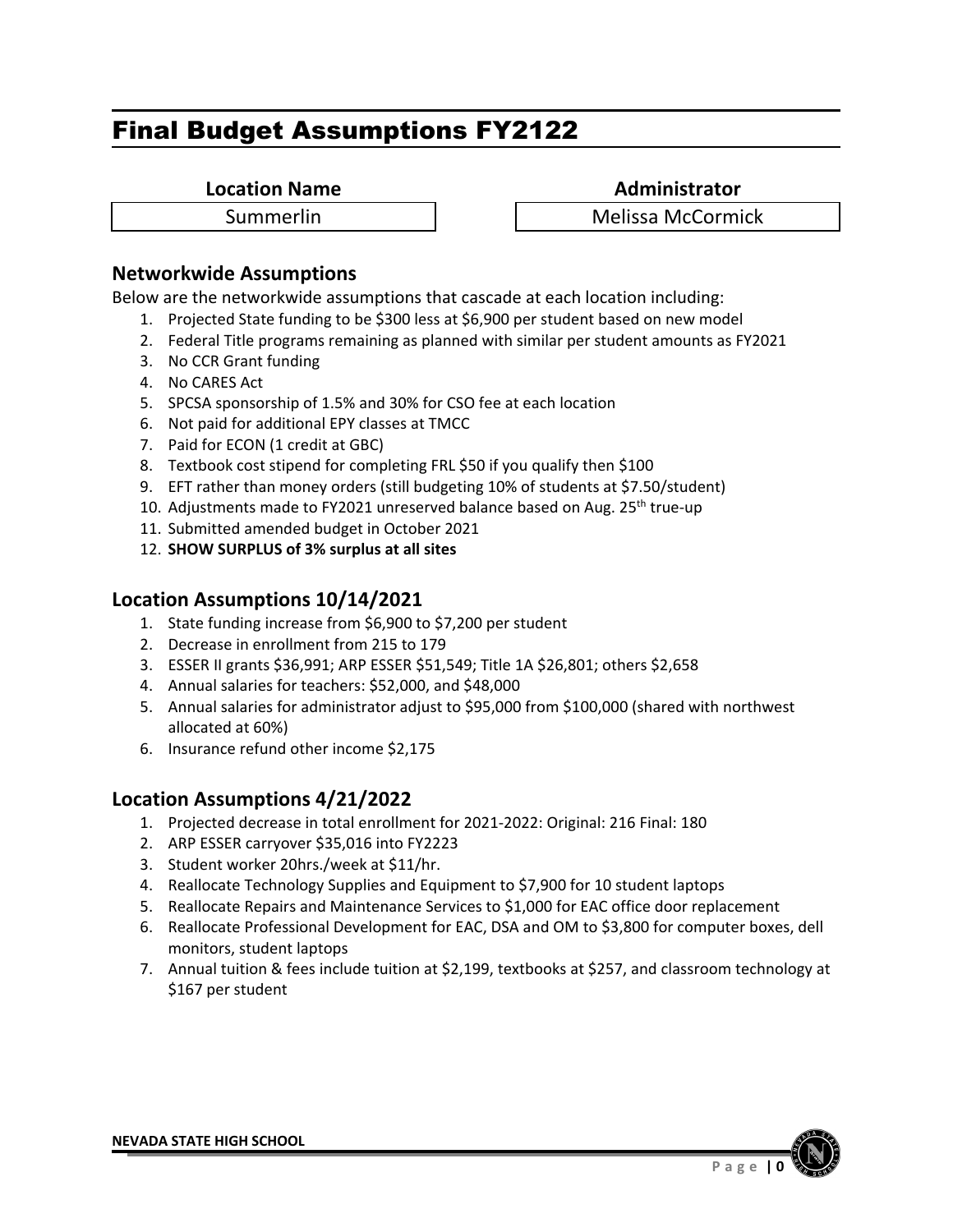# **Nevada State High School (Summerlin)**

# **FY22 Budget Summary**

*Board Approved: Original: 4/14/2021, revised 10/14/2021, reqesting final budget 4/21/2022*

|                                 | <b>FY22</b>       |    | <b>FY22</b>    |      | <b>FY22</b>  |     | Fav/(Unf)  |
|---------------------------------|-------------------|----|----------------|------|--------------|-----|------------|
|                                 | <b>Original</b>   |    | <b>Revised</b> |      | <b>Final</b> |     |            |
| <b>Attendance</b>               | 215               |    | 179            |      | 180          |     | (36)       |
| Revenue                         |                   |    |                |      |              |     |            |
| Distributed School Account      | \$<br>1,038,447   | Ŝ. | 902,157        | - \$ | 883,748      | -\$ | (154, 698) |
| <b>State Revenue</b>            |                   |    |                |      | 15,090       |     | 15,090     |
| <b>Federal Revenue</b>          |                   |    | 116,032        |      | 80,630       |     | 80,630     |
| Other Local Revenue             | 28                |    | 2,175          |      | 2,175        |     | 2,147      |
| <b>Total Revenue</b>            | \$<br>1,038,475   | \$ | 1,020,364      | \$   | 981,643      | \$  | (56, 831)  |
| <b>Expenses</b>                 |                   |    |                |      |              |     |            |
| <b>Salaries</b>                 | \$<br>278,950     | \$ | 278,465        | - Ś  | 264,517 \$   |     | (14, 433)  |
| <b>Employee Benefits</b>        | 74.333            |    | 68,890         |      | 58,177       |     | (16, 156)  |
| Prof. and Tech. Services        | 26,553            |    | 29,992         |      | 13,222       |     | (13, 331)  |
| <b>Property Services</b>        | 90,994            |    | 89,251         |      | 90,579       |     | (415)      |
| <b>Other Purchased Services</b> | 405,260           |    | 381,478        |      | 359,956      |     | (45, 304)  |
| Supplies                        | 135,575           |    | 127,944        |      | 119,657      |     | (15, 918)  |
| Debt Service and Misc.          | 760               |    | 688            |      | 603          |     | (157)      |
| General                         |                   |    |                |      |              |     |            |
| <b>Total Expenses</b>           | \$<br>1,012,424   | \$ | 976,708        | \$   | 906,711      | \$  | (105, 713) |
| <b>Total Surplus (Deficit)</b>  | \$<br>$26,051$ \$ |    | 43,656         | Ŝ.   | 74,932 \$    |     | 48,882     |
| Beginning Fund Balance          | 290,210           |    | 290,210        |      | 364,873      |     |            |
| <b>Ending Fund Balance</b>      | 316,260           |    | 333,866        | S    | 439,805      |     |            |

|                                       | <b>FY22</b> | <b>FY22</b>    | <b>FY22</b>  |
|---------------------------------------|-------------|----------------|--------------|
| <b>Financial Performance Measures</b> | Original    | <b>Revised</b> | <b>Final</b> |
| Days Cash-on-Hand                     | 114         | 125            | 177          |
| <b>SPCSA Enrollment CAP</b>           | 240         | 240            | 240          |
| <b>Enrollment Forecast Accuracy</b>   | 90%         | 75%            | 75%          |
| <b>Total Margin</b>                   | 3%          | 4%             | 8%           |



#### **Summary**

Note: Distributed School Account ‐ per pupil funding of \$7200 vs. \$6900 offset by lower enrollment State Revenue ‐ At risk and ELL per pupil funding new formula Federal Revenue - unexpected \$80K ESSER I, ESSER II, ARP ESSER and GEER I grants with \$35K ARP ESSER carryover into FY2223 Salary ‐ DSA position shared with Northwest allocated at 60% in FY22 vs. 67% previous Prof. and Tech Services ‐SPCSA 1.5% fees as expenses in budget vs. net of revenue in actuals Other Purchased Services ‐ Tuition \$45K lower; lower enrollment Supplies ‐ Text books and classroom technology fees \$16K lower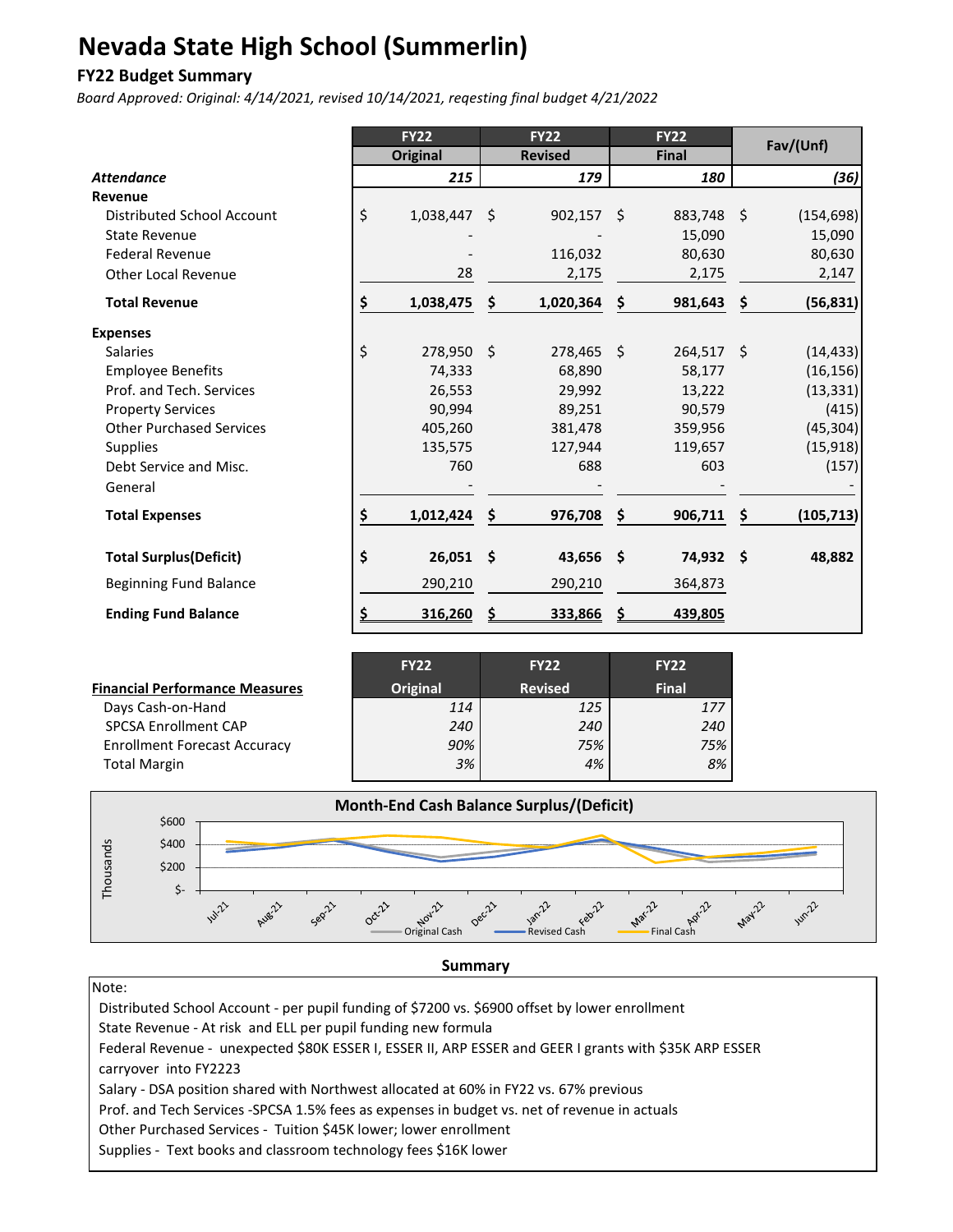# **Nevada State High School (Summerlin)**

## **FY22 Board Summary**

*Board Approved: Original: 4/14/2021, revised 10/14/2021, reqesting final budget 4/21/2022*

|                                 |    |                |      |                                    |     | <b>Attendance Tracking</b> |  |                         |                |      |              |    |           |  |  |
|---------------------------------|----|----------------|------|------------------------------------|-----|----------------------------|--|-------------------------|----------------|------|--------------|----|-----------|--|--|
|                                 |    | 182            |      |                                    |     |                            |  |                         |                |      |              |    |           |  |  |
|                                 |    | Budget<br>180  |      |                                    |     |                            |  |                         |                |      |              |    |           |  |  |
|                                 |    | - Actual       |      |                                    |     |                            |  |                         |                |      |              |    |           |  |  |
|                                 |    |                | 178  |                                    |     |                            |  |                         |                |      |              |    |           |  |  |
|                                 |    |                |      |                                    |     |                            |  |                         |                |      |              |    |           |  |  |
|                                 |    |                |      | Year-to-Date 7/1/2021 to 2/28/2022 |     |                            |  | <b>Annual/Full Year</b> |                |      |              |    |           |  |  |
|                                 |    | <b>REVISED</b> |      | <b>ACTUAL</b>                      |     | Fav/(Unf)                  |  |                         | <b>REVISED</b> |      | <b>FINAL</b> |    | Fav/(Unf) |  |  |
| Revenue                         |    |                |      |                                    |     |                            |  |                         |                |      |              |    |           |  |  |
| Distributed School Account      | \$ | 601,440        | Ŝ.   | 507,191                            | -\$ | (94, 249)                  |  | \$                      | 902,157        | - \$ | 883,748      | \$ | (18, 409) |  |  |
| State Revenue                   |    |                |      | 15,090                             |     | 15,090                     |  |                         |                |      | 15,090       |    | 15,090    |  |  |
| <b>Federal Revenue</b>          |    | 114,659        |      | 51,914                             |     | (62, 745)                  |  |                         | 116,032        |      | 80,630       |    | (35, 403) |  |  |
| <b>Other Local Revenue</b>      |    | 2,175          |      | 2,175                              |     |                            |  |                         | 2,175          |      | 2,175        |    |           |  |  |
| <b>Total Revenue</b>            | \$ | 718,274        | \$   | 576,371                            | S   | (141, 904)                 |  | \$                      | 1,020,364      | Ŝ.   | 981,643      | S  | (38, 721) |  |  |
| <b>Expenses</b>                 |    |                |      |                                    |     |                            |  |                         |                |      |              |    |           |  |  |
| <b>Salaries</b>                 | \$ | 178,913        | - \$ | $157,387$ \$                       |     | (21, 526)                  |  | \$                      | 278,465        | S.   | 264,517 \$   |    | (13,948)  |  |  |
| <b>Employee Benefits</b>        |    | 45,712         |      | 32,529                             |     | (13, 182)                  |  |                         | 68,890         |      | 58,177       |    | (10, 713) |  |  |
| Prof. and Tech. Services        |    | 20,761         |      | 463                                |     | (20, 298)                  |  |                         | 29,992         |      | 13,222       |    | (16, 770) |  |  |
| <b>Property Services</b>        |    | 58,577         |      | 58,306                             |     | (272)                      |  |                         | 89,251         |      | 90,579       |    | 1,328     |  |  |
| <b>Other Purchased Services</b> |    | 183,426        |      | 157,066                            |     | (26, 360)                  |  |                         | 381,478        |      | 359,956      |    | (21, 522) |  |  |
| Supplies                        |    | 74,714         |      | 54,011                             |     | (20, 703)                  |  |                         | 127,944        |      | 119,657      |    | (8, 287)  |  |  |
| Debt Service and Misc.          |    | 648            |      | 303                                |     | (345)                      |  |                         | 688            |      | 603          |    | (85)      |  |  |
| General                         |    |                |      |                                    |     |                            |  |                         |                |      |              |    |           |  |  |
| <b>Total Expenses</b>           | \$ | 562,752        | \$   | 460,066                            | Ŝ.  | (102, 686)                 |  | \$                      | 976,708        | \$   | 906,711      | S  | (69, 996) |  |  |
| <b>Total Surplus (Deficit)</b>  | \$ | 155,522        | Ŝ.   | 116,305                            | -S  | (39, 218)                  |  | \$                      | 43,656         | Ŝ.   | 74,932 \$    |    | 31,275    |  |  |
| Beginning Fund Balance          |    | 290,210        |      | 364,873                            |     |                            |  |                         | 290,210        |      | 364,873      |    |           |  |  |
| <b>Ending Fund Balance</b>      | S  | 445,732        | \$   | 481,177                            |     |                            |  | \$                      | 333,866        | S    | 439,805      |    |           |  |  |

### **Attendance Tracking**

#### **Financial Performance Measures**

Days Cash‐on‐Hand  *125 177* **Enrollment Forecast Accuracy Total Margin** 

| 125 | 177 |
|-----|-----|
| 90% | 75% |
| 4%  | 8%  |
|     |     |

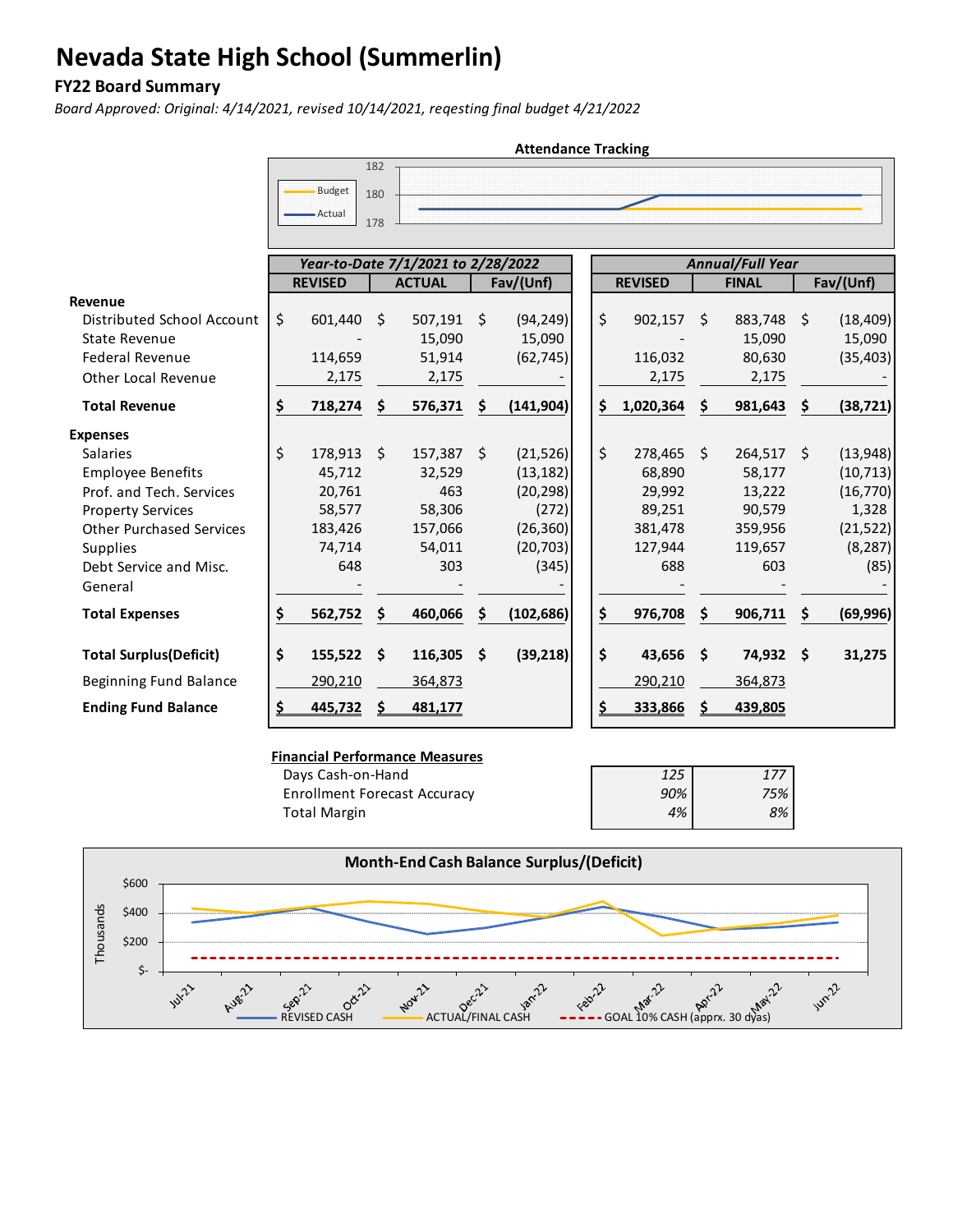### **Location Name**<br> **Administrator**

Downtown Dwight Reynolds

# **Networkwide Assumptions**

Below are the networkwide assumptions that cascade at each location including:

- 1. Projected State funding to be \$300 less at \$6,900 per student based on new model
- 2. Federal Title programs remaining as planned with similar per student amounts as FY2021
- 3. No CCR Grant funding
- 4. No CARES Act
- 5. SPCSA sponsorship of 1.5% and 30% for CSO fee at each location
- 6. Not paid for additional EPY classes at TMCC
- 7. Paid for ECON (1 credit at GBC)
- 8. Textbook cost stipend for completing FRL \$50 if you qualify then \$100
- 9. EFT rather than money orders (still budgeting 10% of students at \$7.50/student)
- 10. Adjustments made to FY2021 unreserved balance based on Aug. 25<sup>th</sup> true-up
- 11. Submitted amended budget in October 2021
- 12. **SHOW SURPLUS of 3% surplus at all sites**

# **Location Assumptions 10/14/2021**

- 1. State funding increase from \$6,900 from \$7,200 per student
- 2. Decrease in enrollment from 60 to 55
- 3. Grants: ESSER II \$10,953; ARP ESSER \$13,200; Title 1A \$23,993; others \$1,632
- 4. Annual salaries for teachers: increase to \$55,000 from \$47,000
- 5. Annual salaries for administrator: adjust to \$85,000 from \$95,000 (shared with Sunrise allocated at 75%)
- 6. Insurance refund other income \$1,168

- 1. Projected decrease in total enrollment for 2021‐2022: Original: 60 Final: 57
- 2. ARP ESSER carryover \$10,368 into FY2223
- 3. Include \$500 for Project Incentive for Office Aide
- 4. Increase Instruction Supplies for student and EAC office add \$250/mo.
- 5. Increase Principal Supplies for DSA office add \$200/mo
- 6. Increase Central ‐ Supplies for OM Office and main office add \$300/mo
- 7. Include \$2,000 for computer monitors, cords, and installation
- 8. Annual tuition & fees include tuition at \$1,900, textbooks at \$230, and classroom technology at \$147 per student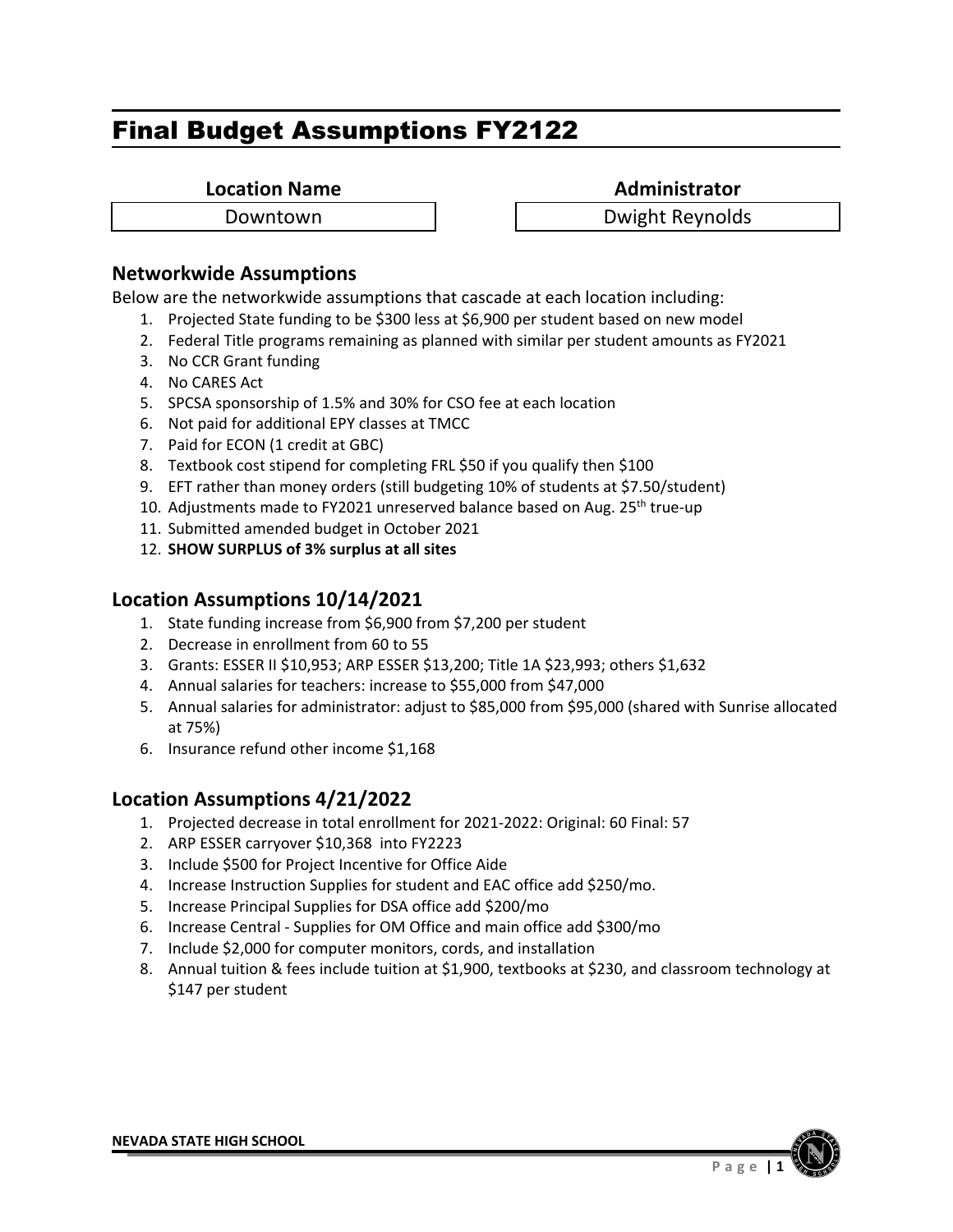# **Nevada State High School (Downtown)**

### **FY22 Budget Summary**

*Board Approved: Original: 4/14/2021, revised 10/14/2021, reqesting final budget 4/21/2022*

|                                   | <b>FY22</b> |             |    | <b>FY22</b>    | <b>FY22</b>   |      | Fav/(Unf) |
|-----------------------------------|-------------|-------------|----|----------------|---------------|------|-----------|
|                                   |             | Original    |    | <b>Revised</b> | <b>Final</b>  |      |           |
| <b>Attendance</b>                 |             | 60          |    | 55             | 57            |      | (3)       |
| Revenue                           |             |             |    |                |               |      |           |
| <b>Distributed School Account</b> | \$          | 289,799 \$  |    | 277,199 \$     | 270,840       | - \$ | (18, 959) |
| <b>State Revenue</b>              |             |             |    |                | 8,181         |      | 8,181     |
| <b>Federal Revenue</b>            |             |             |    | 49,777         | 39,659        |      | 39,659    |
| <b>Other Local Revenue</b>        |             |             |    | 1,168          | 1,168         |      | 1,168     |
| <b>Total Revenue</b>              | \$          | 289,799     | Ş  | 328,144        | \$<br>319,849 | \$   | 30,050    |
| <b>Expenses</b>                   |             |             |    |                |               |      |           |
| <b>Salaries</b>                   | \$          | $86,194$ \$ |    | $105,204$ \$   | $103,581$ \$  |      | 17,387    |
| <b>Employee Benefits</b>          |             | 20,816      |    | 25,840         | 25,307        |      | 4,492     |
| Prof. and Tech. Services          |             | 8,619       |    | 15,252         | 11,775        |      | 3,156     |
| <b>Property Services</b>          |             | 30,000      |    | 30,000         | 28,311        |      | (1,689)   |
| <b>Other Purchased Services</b>   |             | 99,850      |    | 99,012         | 94,506        |      | (5, 344)  |
| Supplies                          |             | 34,060      |    | 33,755         | 31,575        |      | (2,485)   |
| Debt Service and Misc.            |             | 790         |    | 768            | 662           |      | (128)     |
| General                           |             |             |    |                |               |      |           |
| <b>Total Expenses</b>             | \$          | 280,329     | \$ | 309,831        | \$<br>295,717 | \$   | 15,388    |
| <b>Total Surplus (Deficit)</b>    | \$          | $9,470$ \$  |    | $18,313$ \$    | $24,132$ \$   |      | 14,662    |
| <b>Beginning Fund Balance</b>     |             | 254,234     |    | 254,234        | 287,127       |      |           |
| <b>Ending Fund Balance</b>        |             | 263,704     |    | 272,547        | 311,259       |      |           |

|                                       | <b>FY22</b>     | <b>FY22</b>    | <b>FY22</b>  |
|---------------------------------------|-----------------|----------------|--------------|
| <b>Financial Performance Measures</b> | <b>Original</b> | <b>Revised</b> | <b>Final</b> |
| Days Cash-on-Hand                     | 343             | 321            | 384          |
| <b>SPCSA Enrollment CAP</b>           | 130             | 130            | 137          |
| <b>Enrollment Forecast Accuracy</b>   | 46%             | 42%            | 42%          |
| <b>Total Margin</b>                   | 3%              | 6%             | 8%           |



**Summary**

Note: Distributed School Account ‐ per pupil funding of \$7200 vs. \$6900 offset by lower enrollment State Revenue ‐ At risk and ELL per pupil funding new formula Federal Revenue - unexpected \$39K ESSER I, ESSER II, ARP ESSER and GEER I grants with \$10K ARP ESSER carryover into FY2223 Salaries ‐ DSA position shared with Sunrise allocated at 75% vs. 85% Benefits ‐ DSA at 75% vs. 85% Prof. and Tech Services ‐ SPCSA 1.5% fees as expenses in budget vs. net of revenue in actuals Other Purchased Services ‐ tuition \$6K lower, lower enrollment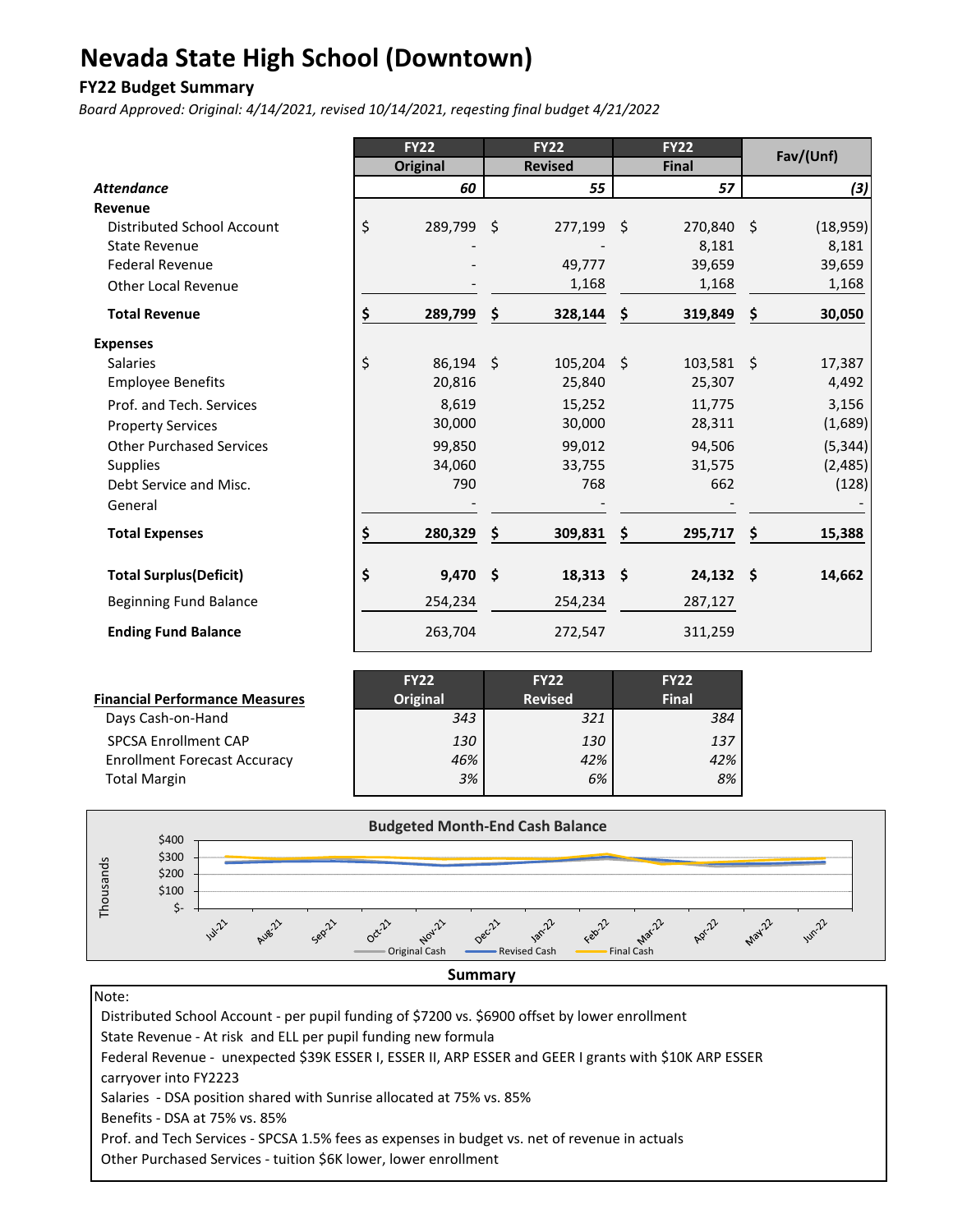# **Nevada State High School (Downtown)**

# **FY22 Board Summary**

*Board Approved: Original: 4/14/2021, revised 10/14/2021, reqesting final budget 4/21/2022*

|                                 |                 |      |                                    |    | <b>ALICHUATILE HALNING</b> |           |                |         |                         |      |           |
|---------------------------------|-----------------|------|------------------------------------|----|----------------------------|-----------|----------------|---------|-------------------------|------|-----------|
|                                 | Budget          | 60   |                                    |    |                            |           |                |         |                         |      |           |
|                                 | - Actual        |      |                                    |    |                            |           |                |         |                         |      |           |
|                                 |                 | 50   |                                    |    |                            |           |                |         |                         |      |           |
|                                 |                 |      | Year-to-Date 7/1/2021 to 2/22/2022 |    |                            |           |                |         | <b>Annual/Full Year</b> |      |           |
|                                 | <b>REVISED</b>  |      | <b>ACTUAL</b>                      |    | Fav/(Unf)                  |           | <b>REVISED</b> |         | <b>FINAL</b>            |      | Fav/(Unf) |
| Revenue                         |                 |      |                                    |    |                            |           |                |         |                         |      |           |
| Distributed School Account      | \$<br>184,800   | - \$ | 153,081 \$                         |    | (31, 719)                  | \$        | 277,199        | - \$    | 270,840                 | - \$ | (6, 359)  |
| <b>State Revenue</b>            |                 |      | 8,181                              |    | 8,181                      |           |                |         | 8,181                   |      | 8,181     |
| <b>Federal Revenue</b>          | 49,430          |      | 33,396                             |    | (16,034)                   |           | 49,777         |         | 39,659                  |      | (10, 117) |
| <b>Other Local Revenue</b>      | 1,168           |      | 1,168                              |    |                            |           | 1,168          |         | 1,168                   |      |           |
| <b>Total Revenue</b>            | \$<br>235,398   | Ŝ.   | 195,826                            | Ŝ  | (39, 572)                  | \$        | 328,144        | \$      | 319,849                 | S    | (8, 295)  |
| <b>Expenses</b>                 |                 |      |                                    |    |                            |           |                |         |                         |      |           |
| <b>Salaries</b>                 | \$<br>69,399 \$ |      | 67,529 \$                          |    | (1,870)                    | \$        | 105,204 \$     |         | 103,581 \$              |      | (1,623)   |
| <b>Employee Benefits</b>        | 16,996          |      | 15,742                             |    | (1, 254)                   |           | 25,840         |         | 25,307                  |      | (533)     |
| Prof. and Tech. Services        | 11,969          |      | 8,140                              |    | (3,829)                    |           | 15,252         |         | 11,775                  |      | (3, 478)  |
| <b>Property Services</b>        | 20,000          |      | 17,835                             |    | (2, 165)                   |           | 30,000         |         | 28,311                  |      | (1,689)   |
| <b>Other Purchased Services</b> | 47,958          |      | 39,468                             |    | (8, 490)                   |           | 99,012         |         | 94,506                  |      | (4,506)   |
| <b>Supplies</b>                 | 18,951          |      | 13,713                             |    | (5, 238)                   |           | 33,755         |         | 31,575                  |      | (2, 180)  |
| Debt Service and Misc.          | 728             |      | 118                                |    | (610)                      |           | 768            |         | 662                     |      | (106)     |
| General                         |                 |      |                                    |    |                            |           |                |         |                         |      |           |
| <b>Total Expenses</b>           | \$<br>186,002   | \$   | 162,545                            | \$ | (23, 457)                  | \$        | 309,831        | \$      | 295,717                 | \$   | (14, 115) |
| <b>Total Surplus (Deficit)</b>  | \$<br>49,396    | \$   | 33,281 \$                          |    | (16, 115)                  | \$        | 18,313         | $\zeta$ | $24,132$ \$             |      | 5,820     |
| Beginning Fund Balance          | 254,234         |      | 287,127                            |    |                            |           | 254,234        |         | 287,127                 |      |           |
| <b>Ending Fund Balance</b>      | 303,630         | \$.  | 320,409                            |    |                            | <u>\$</u> | 272,547        |         | 311,259                 |      |           |

#### **Attendance Tracking**

### **Financial Performance Measures**

Days Cash‐on‐Hand  *321 384* **Enrollment Forecast Accuracy Total Margin** 

| 321 | 384 |
|-----|-----|
| 46% | 42% |
| 6%  | 8%  |
|     |     |

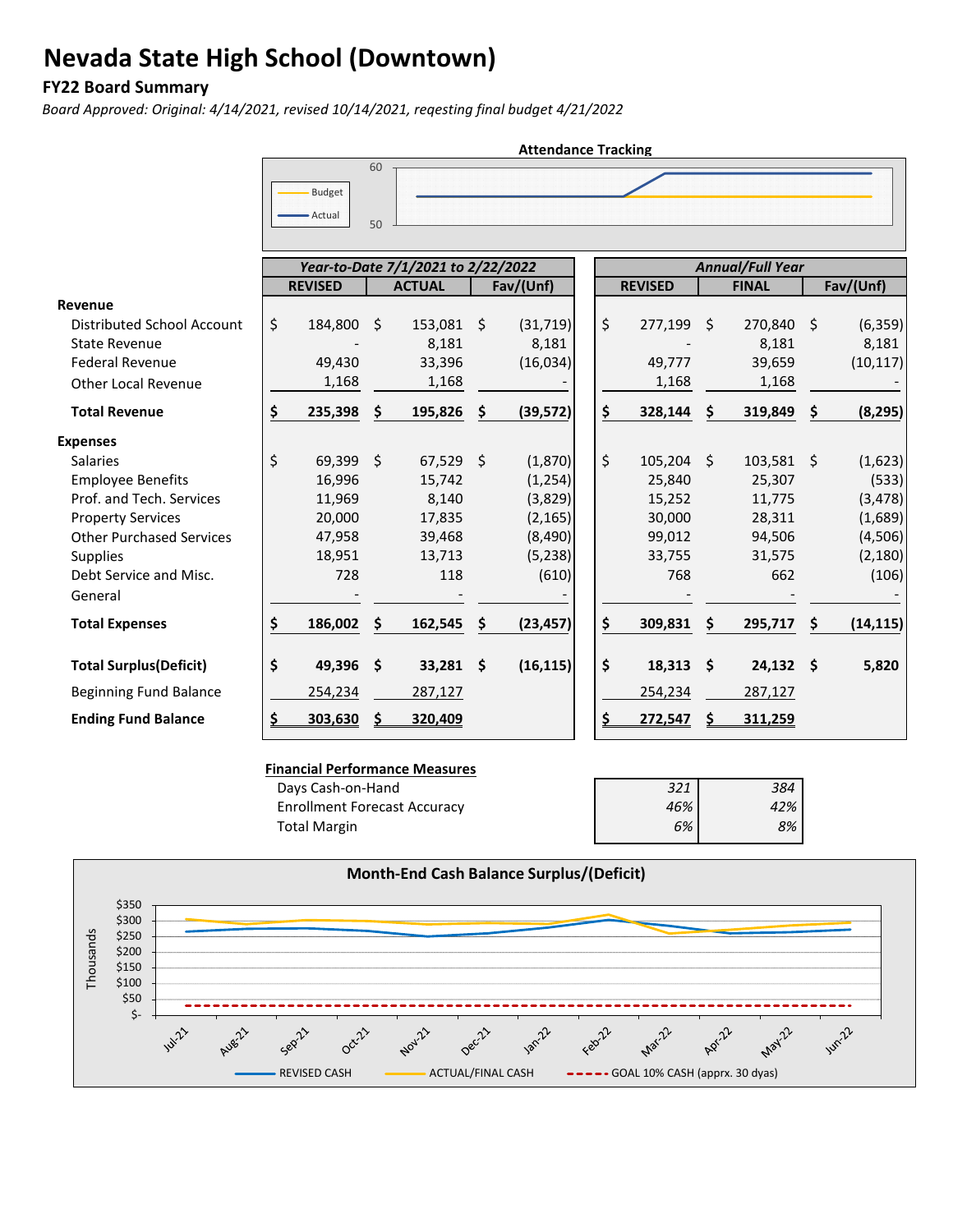### **Location Name**<br> **Administrator**

Southwest **1** 1 Shay McGee

# **Networkwide Assumptions**

Below are the networkwide assumptions that cascade at each location including:

- 1. Projected State funding to be \$300 less at \$6,900 per student based on new model
- 2. Federal Title programs remaining as planned with similar per student amounts as FY2021
- 3. No CCR Grant funding
- 4. No CARES Act
- 5. SPCSA sponsorship of 1.5% and 30% for CSO fee at each location
- 6. Not paid for additional EPY classes at TMCC
- 7. Paid for ECON (1 credit at GBC)
- 8. Textbook cost stipend for completing FRL \$50 if you qualify then \$100
- 9. EFT rather than money orders (still budgeting 10% students at \$7.50/student)
- 10. Adjustments made to FY2021 unreserved balance based on Aug. 25<sup>th</sup> true-up
- 11. Submitted amended budget in October 2021
- 12. **SHOW SURPLUS of 3% surplus at all sites**

# **Location Assumptions 10/14/2021**

- 1. State funding increase to \$7,200 from \$6,900 per student
- 2. Planned decrease in enrollment from 176 to 125
- 3. Grants: ESSER II \$24,799; ARP ESSER \$56,835; Title 1A \$20,884; others \$2,200
- 4. Annual salaries for teachers decrease to \$50,000 from \$61,000
- 5. Annual salaries for administrator increase to \$85,000 from \$82,000
- 6. Insurance refund other income \$1,558

- 1. Projected decrease in enrollment for 2021‐2022: Original: 176 Final: 127
- 2. Carryover ARP ESSER \$23,475 into FY2223
- 3. Student worker at 20hrs/week at \$11/hr.
- 4. Annual tuition & fee include tuition at \$2,325 textbooks at \$271, and classroom technology at \$179 per student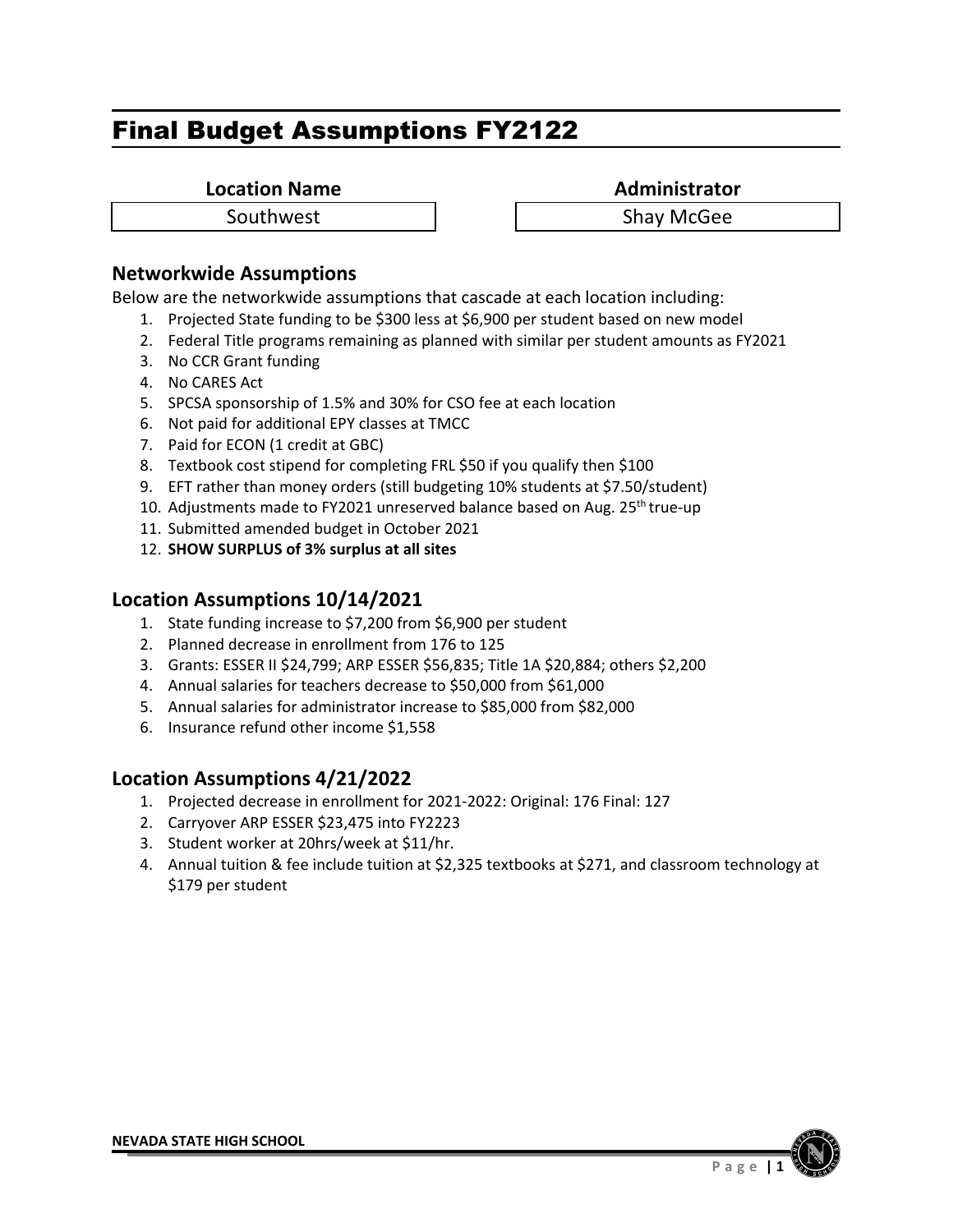# **Nevada State High School (Southwest)**

### **FY22 Budget Summary**

*Board Approved: Proposed: 4/15/2021 requesting revised budget 10/14/2021*

|                                 | <b>FY22</b> |             |    | <b>FY22</b>    | <b>FY22</b>        | Fav/(Unf)        |
|---------------------------------|-------------|-------------|----|----------------|--------------------|------------------|
|                                 |             | Original    |    | <b>Revised</b> | Final              |                  |
| <b>Attendance</b>               |             | 176         |    | 125            | 127                | (50)             |
| Revenue                         |             |             |    |                |                    |                  |
| Distributed School Account      | \$          | 850,077 \$  |    | 629,998        | \$<br>$609,947$ \$ | (240, 130)       |
| <b>State Revenue</b>            |             |             |    |                | 12,305             | 12,305           |
| <b>Federal Revenue</b>          |             |             |    | 103,540        | 79,240             | 79,240           |
| <b>Other Local Revenue</b>      |             |             |    | 1,558          | 1,558              | 1,558            |
| <b>Total Revenue</b>            | \$          | 850,077     | \$ | 735,096        | \$<br>703,050      | \$<br>(147, 027) |
| <b>Expenses</b>                 |             |             |    |                |                    |                  |
| <b>Salaries</b>                 | \$          | 228,402 \$  |    | $231,261$ \$   | $215,621$ \$       | (12, 782)        |
| <b>Employee Benefits</b>        |             | 61,848      |    | 51,117         | 50,007             | (11, 840)        |
| Prof. and Tech. Services        |             | 22,244      |    | 20,966         | 14,668             | (7, 576)         |
| <b>Property Services</b>        |             | 43,343      |    | 43,501         | 42,827             | (516)            |
| <b>Other Purchased Services</b> |             | 350,360     |    | 273,996        | 265,914            | (84, 446)        |
| Supplies                        |             | 115,430     |    | 89,476         | 71,734             | (43, 696)        |
| Debt Service and Misc.          |             | 1,090       |    | 1,258          | 1,045              | (45)             |
| General                         |             |             |    |                |                    |                  |
| <b>Total Expenses</b>           | \$          | 822,717     | S  | 711,576        | \$<br>661,817      | \$<br>(160, 900) |
| <b>Total Surplus (Deficit)</b>  | \$          | $27,360$ \$ |    | $23,520$ \$    | $41,233$ \$        | 13,873           |
| Beginning Fund Balance          |             | 118,436     |    | 118,436        | 127,365            |                  |
| <b>Ending Fund Balance</b>      |             | 145,797     |    | 141,956        | 168,598            |                  |

|                                       | <b>FY22</b> | <b>FY22</b>    | <b>FY22</b>  |
|---------------------------------------|-------------|----------------|--------------|
| <b>Financial Performance Measures</b> | Original    | <b>Revised</b> | <b>Final</b> |
| Days Cash-on-Hand                     | 65          | 73             | 93           |
| <b>SPCSA Enrollment CAP</b>           | 160         | 160            | 160          |
| <b>Enrollment Forecast Accuracy</b>   | 110%        | 78%            | 79%          |
| <b>Total Margin</b>                   | 3%          | 3%             | 6%           |



**Summary**

Note: Distributed School Account ‐ per pupil funding of \$7200 vs. \$6900 offset by lower enrollment State Revenue ‐ At risk and ELL per pupil funding new formula Federal Revenue - unexpected \$79K ESSER I, ESSER II, ARP ESSER and GEER I grants with \$24K ARP ESSER carryover into FY2223 Salaries ‐ DSA \$17K higher & offset by EAC \$26K lower Prof. and Tech Services ‐ SPCSA 1.5% fees as expenses in budget vs. net of revenue in actuals Other Purchased Services ‐ Tuition \$87K lower ; lower enrollment Supplies ‐ Textbook and classroom technology fees \$43K lower; lower enrollment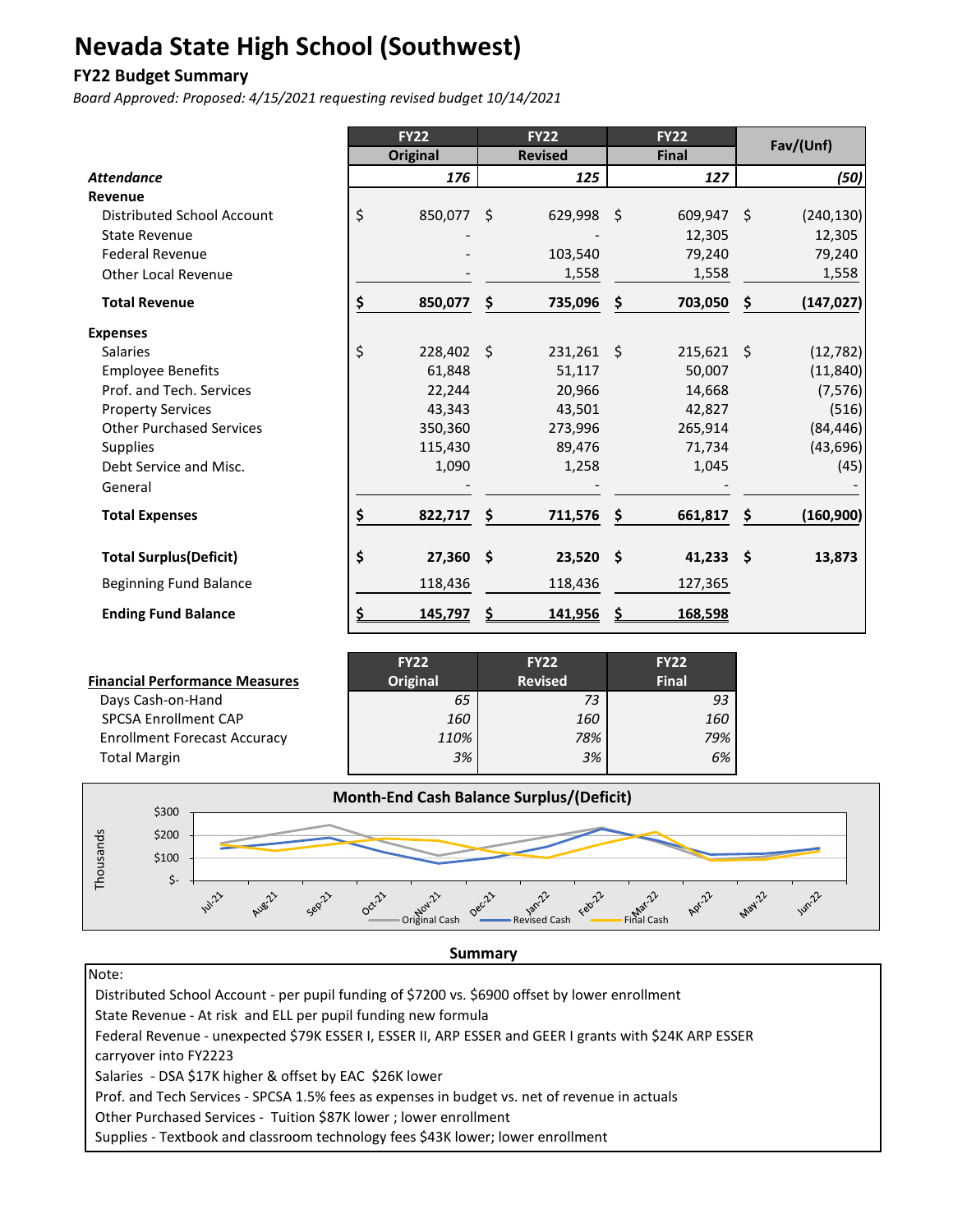# **Nevada State High School (Southwest)**

### **FY22 Board Summary**

*Board Approved: Proposed: 4/15/2021 requesting revised budget 10/14/2021*

|                                 |                |     |                                    |    | <b>Attendance Tracking</b> |  |                         |                |      |              |      |           |  |
|---------------------------------|----------------|-----|------------------------------------|----|----------------------------|--|-------------------------|----------------|------|--------------|------|-----------|--|
|                                 | 130            |     |                                    |    |                            |  |                         |                |      |              |      |           |  |
|                                 | Budget         | 125 |                                    |    |                            |  |                         |                |      |              |      |           |  |
|                                 | - Actual       |     |                                    |    |                            |  |                         |                |      |              |      |           |  |
|                                 |                | 120 |                                    |    |                            |  |                         |                |      |              |      |           |  |
|                                 |                |     |                                    |    |                            |  |                         |                |      |              |      |           |  |
|                                 |                |     | Year-to-Date 7/1/2021 to 2/22/2022 |    |                            |  | <b>Annual/Full Year</b> |                |      |              |      |           |  |
|                                 | <b>REVISED</b> |     | <b>ACTUAL</b>                      |    | Fav/(Unf)                  |  |                         | <b>REVISED</b> |      | <b>FINAL</b> |      | Fav/(Unf) |  |
| Revenue                         |                |     |                                    |    |                            |  |                         |                |      |              |      |           |  |
| Distributed School Account      | \$<br>420,000  | -\$ | 347,429                            | \$ | (72, 571)                  |  | \$                      | 629,998        | - \$ | 609,947      | - \$ | (20, 051) |  |
| State Revenue                   |                |     | 12,305                             |    | 12,305                     |  |                         |                |      | 12,305       |      | 12,305    |  |
| <b>Federal Revenue</b>          | 102,624        |     | 31,018                             |    | (71, 606)                  |  |                         | 103,540        |      | 79,240       |      | (24, 300) |  |
| <b>Other Local Revenue</b>      | 1,558          |     | 1,558                              |    |                            |  |                         | 1,558          |      | 1,558        |      |           |  |
| <b>Total Revenue</b>            | \$<br>524,182  | Ś.  | 392,310                            | Ŝ. | (131, 873)                 |  | \$                      | 735,096        | \$   | 703,050      | S    | (32,046)  |  |
| <b>Expenses</b>                 |                |     |                                    |    |                            |  |                         |                |      |              |      |           |  |
| Salaries                        | \$<br>151,673  | Ŝ.  | 133,143                            | S. | (18, 530)                  |  | \$                      | 231,261        | S.   | $215,621$ \$ |      | (15, 640) |  |
| <b>Employee Benefits</b>        | 33,896         |     | 32,480                             |    | (1, 416)                   |  |                         | 51,117         |      | 50,007       |      | (1, 110)  |  |
| Prof. and Tech. Services        | 15,299         |     | 8,755                              |    | (6, 544)                   |  |                         | 20,966         |      | 14,668       |      | (6, 298)  |  |
| <b>Property Services</b>        | 28,629         |     | 27,984                             |    | (645)                      |  |                         | 43,501         |      | 42,827       |      | (674)     |  |
| <b>Other Purchased Services</b> | 133,496        |     | 118,335                            |    | (15, 162)                  |  |                         | 273,996        |      | 265,914      |      | (8,081)   |  |
| <b>Supplies</b>                 | 49,976         |     | 36,093                             |    | (13, 883)                  |  |                         | 89,476         |      | 71,734       |      | (17, 743) |  |
| Debt Service and Misc.          | 1,218          |     | 403                                |    | (815)                      |  |                         | 1,258          |      | 1,045        |      | (213)     |  |
| General                         |                |     |                                    |    |                            |  |                         |                |      |              |      |           |  |
| <b>Total Expenses</b>           | \$<br>414,188  | \$  | 357,193                            | \$ | (56, 995)                  |  | \$                      | 711,576        | \$   | 661,817      | S    | (49, 759) |  |
| <b>Total Surplus (Deficit)</b>  | \$<br>109,994  | \$  | 35,117                             | Ŝ. | (74, 878)                  |  | \$                      | 23,520         | Ŝ.   | $41,233$ \$  |      | 17,713    |  |
| <b>Beginning Fund Balance</b>   | 118,436        |     | 118,436                            |    |                            |  |                         | 118,436        |      | 118,436      |      |           |  |
| <b>Ending Fund Balance</b>      | 228,430        | \$  | 153,553                            |    |                            |  | \$                      | 141,956        | S    | 159,669      |      |           |  |

#### **Attendance Tracking**

#### **Financial Performance Measures**

Days Cash‐on‐Hand  *73 88* Enrollment Forecast Accuracy *110% 79%* Total Margin *3% 6%*

| 73   | 88  |
|------|-----|
| 110% | 79% |
| 3%   | 6%  |
|      |     |

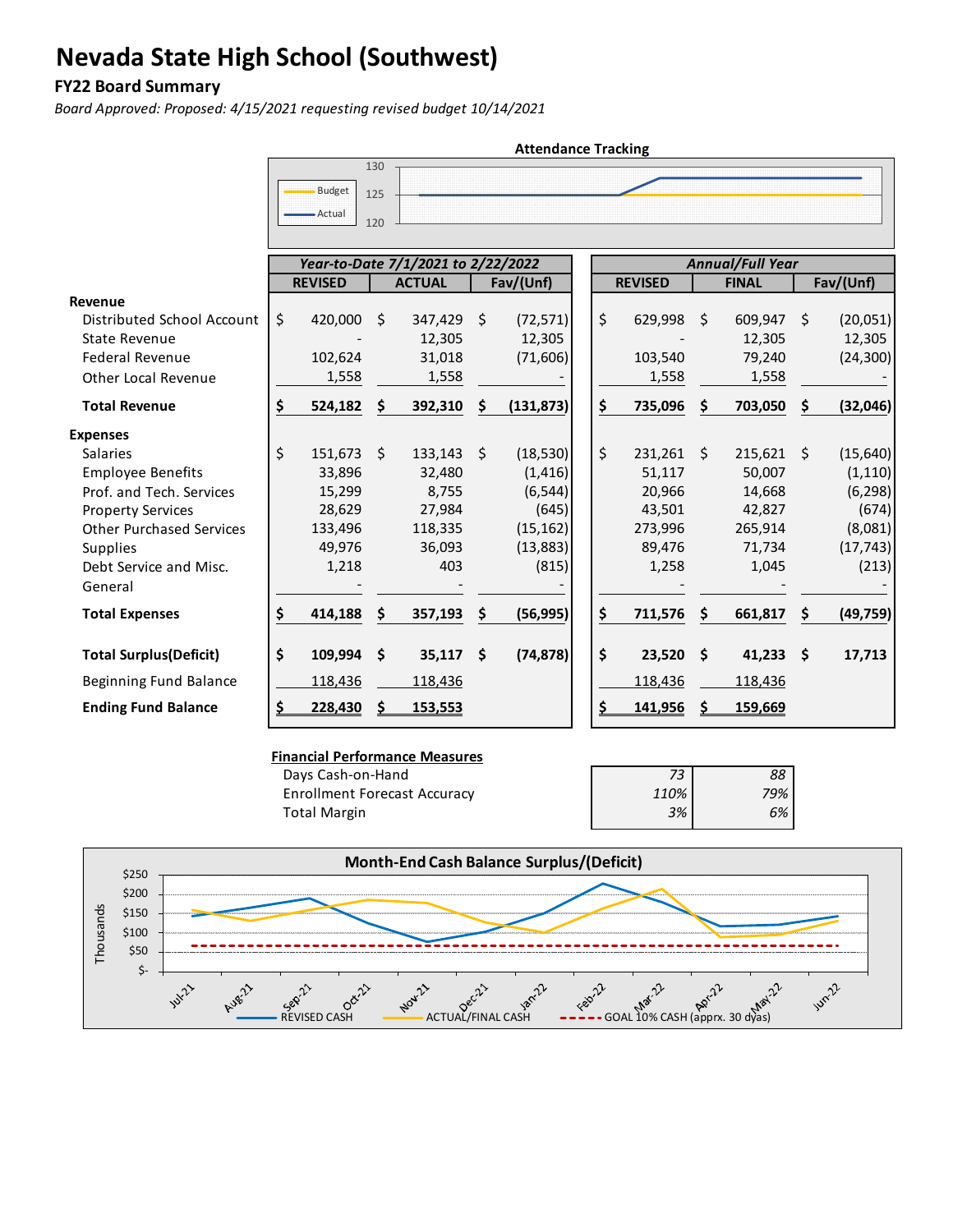### **Location Name**<br> **Administrator**

Northwest **1 1 Melissa McCormick** 

# **Networkwide Assumptions**

Below are the networkwide assumptions that cascade at each location including:

- 1. Projected State funding to be \$300 less at \$6,900 per student based on new model
- 2. Federal Title programs remaining as planned with similar per student amounts as FY2021
- 3. No CCR Grant funding
- 4. No CARES Act
- 5. SPCSA sponsorship of 1.5% and 30% for CSO fee at each location
- 6. Not paid for additional EPY classes at TMCC
- 7. Paid for ECON (1 credit at GBC)
- 8. Textbook cost stipend for completing FRL \$50 if you qualify then \$100
- 9. EFT rather than money orders (still budgeting 10% students at \$7.50/student)
- 10. Adjustments made to FY2021 unreserved balance based on Aug. 25th true‐up
- 11. Submitted amended budget in October 2021
- 12. **SHOW SURPLUS of 3% surplus at all sites**

# **Location Assumptions 10/14/2021**

- 1. State funding increase from \$6,900 to \$7,200 per student
- 2. Decrease in enrollment from 130 to 118
- 3. Grants: ESSER II \$24,385; ARP ESSER \$23,084; others \$1,972
- 4. Annual salaries for administrator adjust to \$95,000 from \$100,000 (shared with Summerlin allocated at 40%); annual teacher salary to \$55,000 from \$52,000
- 5. Insurance refund other income \$1,168
- 6. Paid back entire loan \$120,000

- 1. Projected decrease in total enrollment for 2021‐2022: Original: 130 Final: 122
- 2. ARP ESSER carryover \$23,083 into FY2223
- 3. Reallocate \$850 to supplies
- 4. Reallocate \$5,000 to student laptops
- 5. Annual tuition & fees include tuition at \$2,455, textbook at \$296, and classroom technology at \$188 per student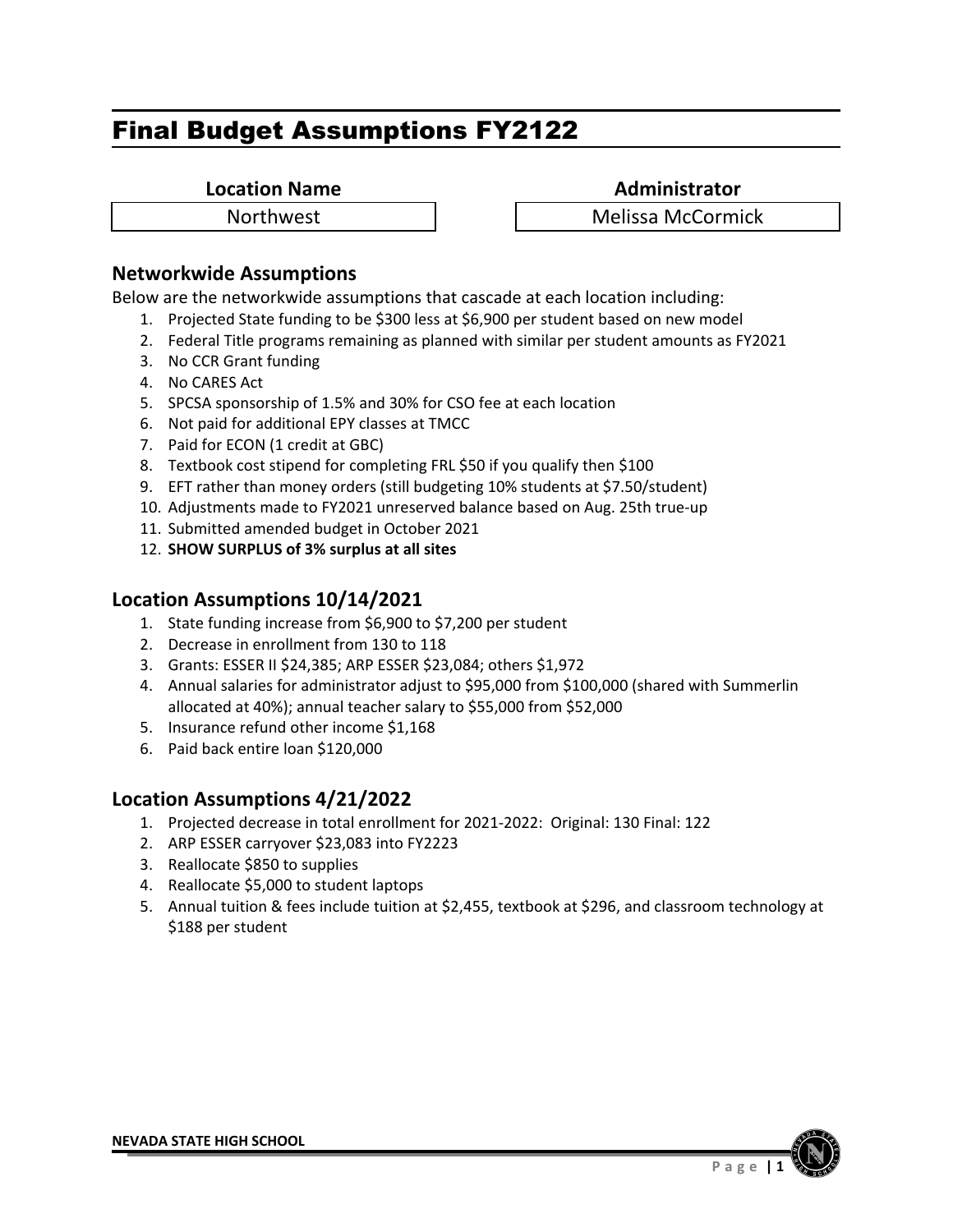# **Nevada State High School (Northwest)**

### **FY22 Budget Summary**

*Board Approved: Original: 4/14/2021, revised 10/14/2021, reqesting final budget 4/21/2022*

|                                 | <b>FY22</b> |                 |      | <b>FY22</b>    |     | <b>FY22</b>  |     | Fav/(Unf) |
|---------------------------------|-------------|-----------------|------|----------------|-----|--------------|-----|-----------|
|                                 |             | <b>Original</b> |      | <b>Revised</b> |     | <b>Final</b> |     |           |
| <b>Attendance</b>               |             | 130             |      | 118            |     | 122          |     | (9)       |
| Revenue                         |             |                 |      |                |     |              |     |           |
| Distributed School Account      | \$          | 627,875 \$      |      | 594,696        | Ŝ.  | 594,163      | -\$ | (33, 712) |
| <b>State Revenue</b>            |             |                 |      |                |     | 8,121        |     | 8,121     |
| <b>Federal Revenue</b>          |             |                 |      | 54,295         |     | 31,317       |     | 31,317    |
| <b>Other Local Revenue</b>      |             |                 |      | 1,168          |     | 1,168        |     | 1,168     |
| <b>Total Revenue</b>            | \$          | 627,875         | Ŝ.   | 650,160        | \$. | 634,768      | \$  | 6,893     |
| <b>Expenses</b>                 |             |                 |      |                |     |              |     |           |
| <b>Salaries</b>                 | \$          | 159,846         | - \$ | 161,973 \$     |     | 164,253 \$   |     | 4,406     |
| <b>Employee Benefits</b>        |             | 41,354          |      | 52,328         |     | 41,702       |     | 347       |
| Prof. and Tech. Services        |             | 16,995          |      | 22,048         |     | 8,036        |     | (8,959)   |
| <b>Property Services</b>        |             | 39,405          |      | 40,347         |     | 41,050       |     | 1,645     |
| <b>Other Purchased Services</b> |             | 269,920         |      | 263,321        |     | 266,346      |     | (3, 574)  |
| <b>Supplies</b>                 |             | 83,750          |      | 83,614         |     | 79,399       |     | (4, 351)  |
| Debt Service and Misc.          |             | 680             |      | 670            |     | 969          |     | 289       |
| General                         |             |                 |      |                |     |              |     |           |
| <b>Total Expenses</b>           | \$          | 611,951         | \$.  | 624,301        | \$  | 601,753      | \$  | (10, 198) |
| <b>Total Surplus (Deficit)</b>  | \$          | $15,924$ \$     |      | $25,859$ \$    |     | $33,015$ \$  |     | 17,091    |
| Loan Payment                    |             |                 |      | (120,000)      |     | (120,000)    |     |           |
| <b>Beginning Fund Balance</b>   |             | 167,246         |      | 167,246        |     | 179,523      |     |           |
| <b>Ending Fund Balance</b>      | \$          | 183,170         |      | 73,105         |     | 92,538       |     |           |

|                                       | <b>FY22</b>     | <b>FY22</b>    | <b>FY22</b>  |
|---------------------------------------|-----------------|----------------|--------------|
| <b>Financial Performance Measures</b> | <b>Original</b> | <b>Revised</b> | <b>Final</b> |
| Days Cash-on-Hand                     | 109             | 43             | 56           |
| SPCSA Enrollment CAP                  | 120             | 120            | 120          |
| <b>Enrollment Forecast Accuracy</b>   | 108%            | 98%            | 101%         |
| <b>Total Margin</b>                   | 3%              | 4%             | 5%           |
|                                       |                 |                |              |



#### Note:

 Distributed School Account ‐ per pupil funding of \$7200 vs. \$6900 offset by lower enrollment State Revenue ‐ AT risk and ELL per pupil funding new formula Federal Revenue ‐ unexpected \$31K ESSER I, ESSER II, ARP ESSER and GEER I grants with \$23K ARP ESSER carryover into FY2223 Salaries ‐ DSA position shared with Summerlin allocated at 40% in FY22 vs. 33% Prof. and Tech Services ‐ SPCSA 1.5% fees as expenses in budget vs. net of revenue in actuals Other Purchased Services ‐ Tuition \$4K lower; lower enrollment Supplies ‐ Textbook and classroom technology fees \$10K lower; offset by technology supplies \$5K higher Debt Service and Misc ‐ \$120,000 loan outstanding; \$24,000 loan payment due in FY2022 Other ‐ paid back entire loan after August 25th, 2021 true‐up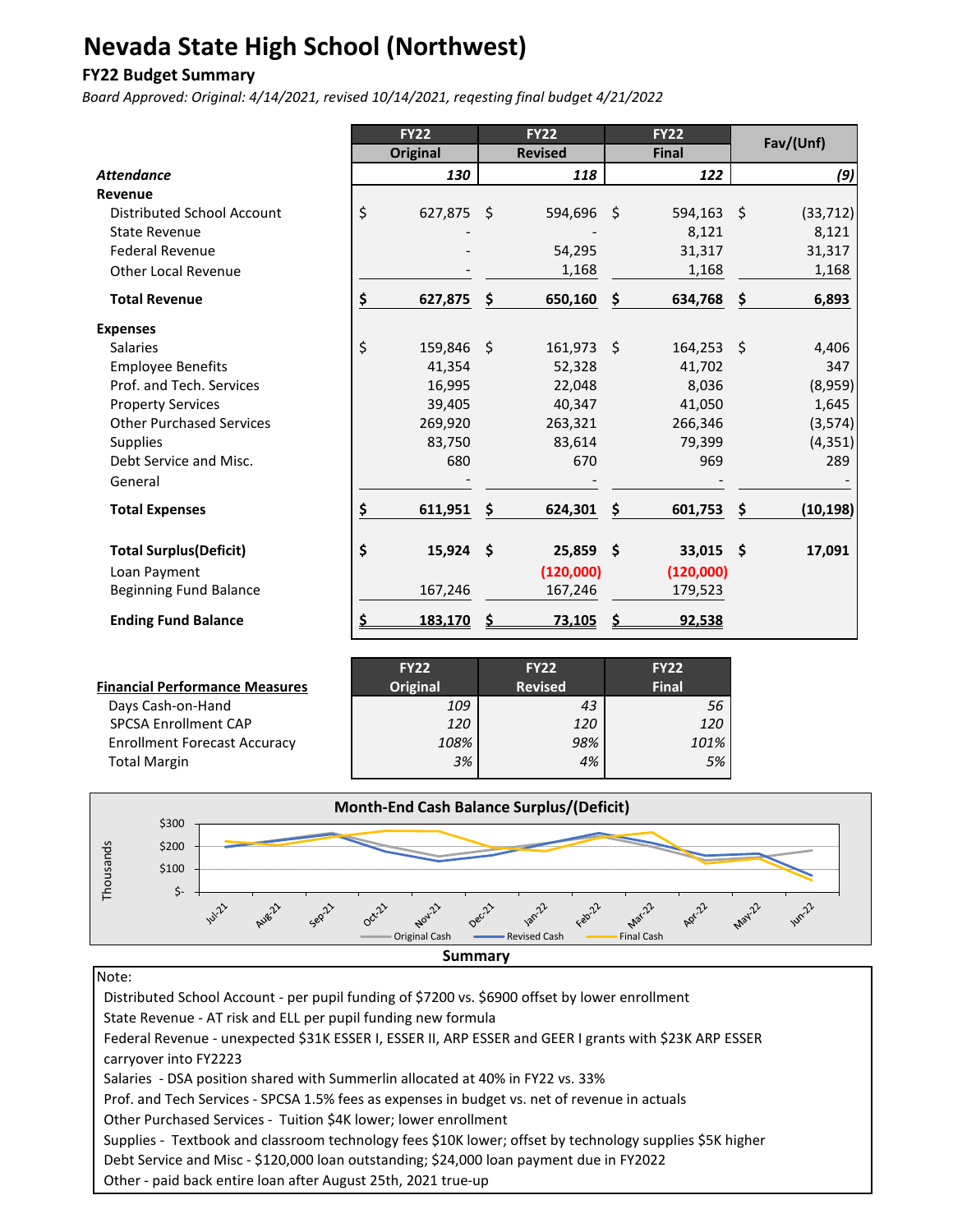# **Nevada State High School (Northwest)**

## **FY22 Board Summary**

*Board Approved: Original: 4/14/2021, revised 10/14/2021, reqesting final budget 4/21/2022*

|                                 |    |                | 140 |                                    |         |           |           |                |     |                         |    |           |
|---------------------------------|----|----------------|-----|------------------------------------|---------|-----------|-----------|----------------|-----|-------------------------|----|-----------|
|                                 |    | <b>Budget</b>  | 120 |                                    |         |           |           |                |     |                         |    |           |
|                                 |    | - Actual       | 100 |                                    |         |           |           |                |     |                         |    |           |
|                                 |    |                |     |                                    |         |           |           |                |     |                         |    |           |
|                                 |    |                |     | Year-to-Date 7/1/2021 to 2/28/2022 |         |           |           |                |     | <b>Annual/Full Year</b> |    |           |
|                                 |    | <b>REVISED</b> |     | <b>ACTUAL</b>                      |         | Fav/(Unf) |           | <b>REVISED</b> |     | <b>FINAL</b>            |    | Fav/(Unf) |
| Revenue                         |    |                |     |                                    |         |           |           |                |     |                         |    |           |
| Distributed School Account      | Ś. | 396,464        | -Ś  | 340,051                            | Ŝ.      | (56, 413) | \$        | 594,696        | S.  | 594,163                 | Ŝ. | (534)     |
| <b>State Revenue</b>            |    |                |     | 8,121                              |         | 8,121     |           |                |     | 8,121                   |    | 8,121     |
| <b>Federal Revenue</b>          |    | 53,609         |     | 14,220                             |         | (39, 389) |           | 54,295         |     | 31,317                  |    | (22, 979) |
| <b>Other Local Revenue</b>      |    | 1,168          |     | 1,168                              |         |           |           | 1,168          |     | 1,168                   |    |           |
| <b>Total Revenue</b>            | \$ | 451,241        | \$  | 363,560                            | Ŝ.      | (87, 681) | \$        | 650,160        | \$  | 634,768                 | S  | (15, 392) |
| <b>Expenses</b>                 |    |                |     |                                    |         |           |           |                |     |                         |    |           |
| <b>Salaries</b>                 | \$ | 104,399        | \$  | 98,989                             | $\zeta$ | (5, 411)  | \$        | 161,973        | \$  | 164,253                 | S. | 2,279     |
| <b>Employee Benefits</b>        |    | 34,651         |     | 21,960                             |         | (12,691)  |           | 52,328         |     | 41,702                  |    | (10,627)  |
| Prof. and Tech. Services        |    | 15,465         |     | 170                                |         | (15, 295) |           | 22,048         |     | 8,036                   |    | (14, 012) |
| <b>Property Services</b>        |    | 26,948         |     | 25,730                             |         | (1, 218)  |           | 40,347         |     | 41,050                  |    | 703       |
| <b>Other Purchased Services</b> |    | 130,854        |     | 120,972                            |         | (9,882)   |           | 263,321        |     | 266,346                 |    | 3,025     |
| Supplies                        |    | 46,684         |     | 36,684                             |         | (10,000)  |           | 83,614         |     | 79,399                  |    | (4, 215)  |
| Debt Service and Misc.          |    | 630            |     | 521                                |         | (109)     |           | 670            |     | 969                     |    | 299       |
| General                         |    |                |     |                                    |         |           |           |                |     |                         |    |           |
| <b>Total Expenses</b>           | \$ | 359,632        | \$  | 305,026                            | Ŝ.      | (54, 606) | \$        | 624,301        | \$  | 601,753                 | Ŝ. | (22, 548) |
| <b>Total Surplus (Deficit)</b>  | \$ | 91,609         | \$  | 58,534                             | \$      | (33,075)  | \$        | 25,859         | -\$ | 33,015                  | Ŝ. | 7,156     |
| Beginning Fund Balance          |    | 167,246        |     | 179,523                            |         |           |           | 167,246        |     | 179,523                 |    |           |
| Loan                            |    | (120,000)      |     | (120,000)                          |         |           |           | (120,000)      |     | (120,000)               |    |           |
| <b>Ending Fund Balance</b>      |    | $138,855$ \$   |     | 118,057                            |         |           | <u>\$</u> | $73,105$ \$    |     | 92,538                  |    |           |

### **Attendance Tracking**

#### **Financial Performance Measures**

Days Cash‐on‐Hand  *43 56* **Enrollment Forecast Accuracy Total Margin** 

| 43  | 56   |
|-----|------|
| 98% | 101% |
| 4%  | 5%   |
|     |      |

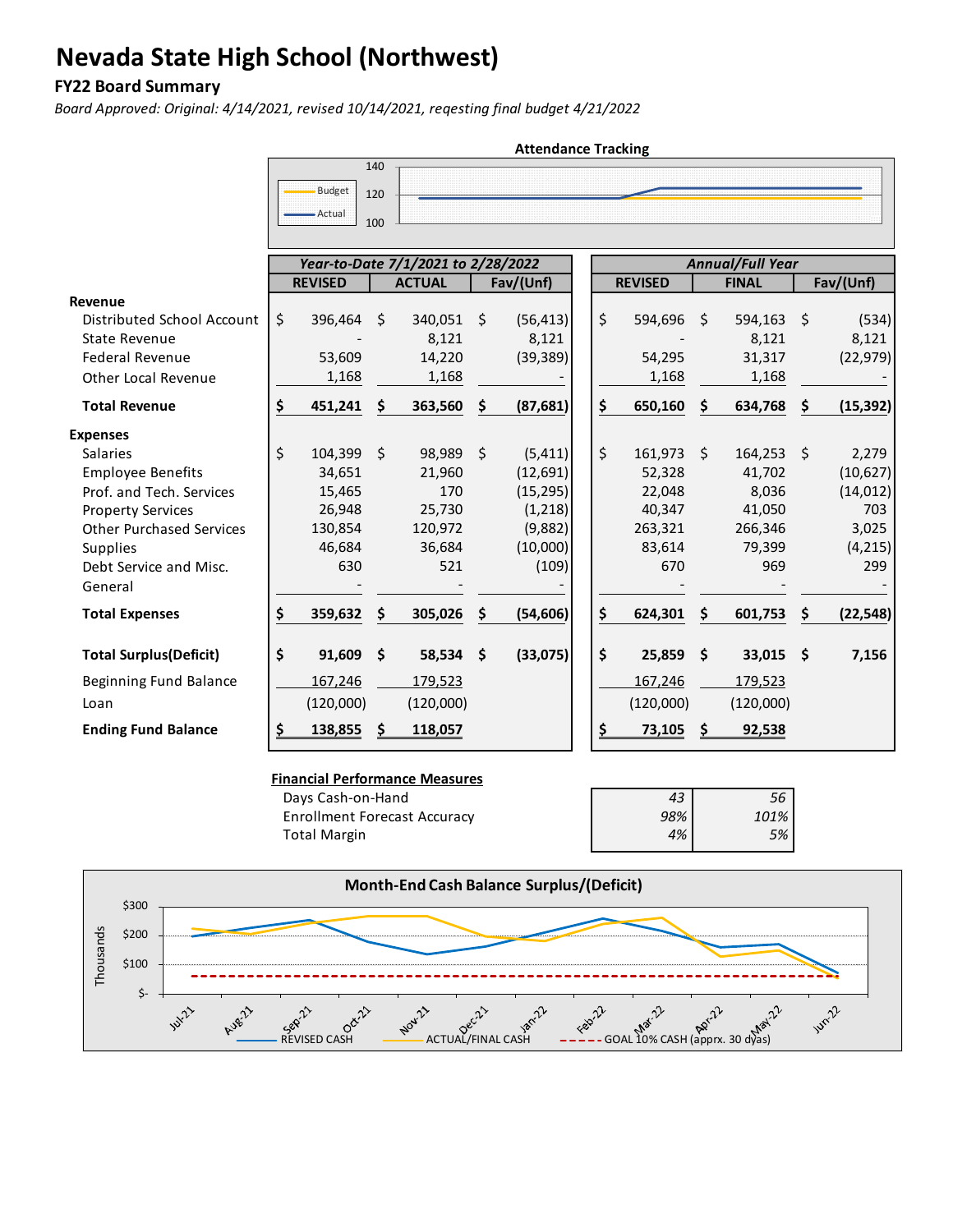**Location Name**<br> **Administrator** 

Henderson Downtown **1 Barbara Lindsay** 

# **Networkwide Assumptions**

Below are the networkwide assumptions that cascade at each location including:

- 1. Projected State funding to be \$300 less at \$6,900 per student based on new model
- 2. Federal Title programs remaining as planned with similar per student amounts as FY2021
- 3. No CCR Grant funding
- 4. No CARES Act
- 5. SPCSA sponsorship of 1.5% and 30% for CSO fee at each location
- 6. Not paid for additional EPY classes at TMCC
- 7. Paid for ECON (1 credit at GBC)
- 8. Textbook cost stipend for completing FRL \$50 if you qualify then \$100
- 9. EFT rather than money orders (still budgeting 10% of students at \$7.50/student)
- 10. Adjustments made to FY2021 unreserved balance based on Aug. 25<sup>th</sup> true-up
- 11. Submitted amended budget in October 2021
- 12. **SHOW SURPLUS: 3% surplus at all sites**

# **Location Assumptions 10/14/2021**

- 1. State funding increase from \$6,900 to \$7,200 per student
- 2. Decreased in enrollment from 115 to 108
- 3. Grants: ESSER II \$21,905; ARP ESSER \$20,823; others \$1,923
- 4. Annual salaries for Office Manager: increase to \$44,000 from \$42,000
- 5. Student worker at 20hrs/week at \$11; added tutor \$20/hr
- 6. Insurance refund other income \$1,266
- 7. Paid back entire loan \$120,000

- 1. Projected decrease in total enrollment for 2021‐2022: Original: 115 Final: 106
- 2. ARP ESSER carryover \$20,736 into FY2223
- 3. Increase Supplies for classroom EAC to add \$200/mo.
- 4. Increase Supplies for OM office will increase to add \$200/mo.
- 5. Purchase three laptops at \$2,250
- 6. Increase General supplies to \$3,000 for banners, customized tablecloths, and promotional items
- 7. Annual tuition & fees include tuition at \$2,264, textbooks at \$274, and classroom technology at \$174 per student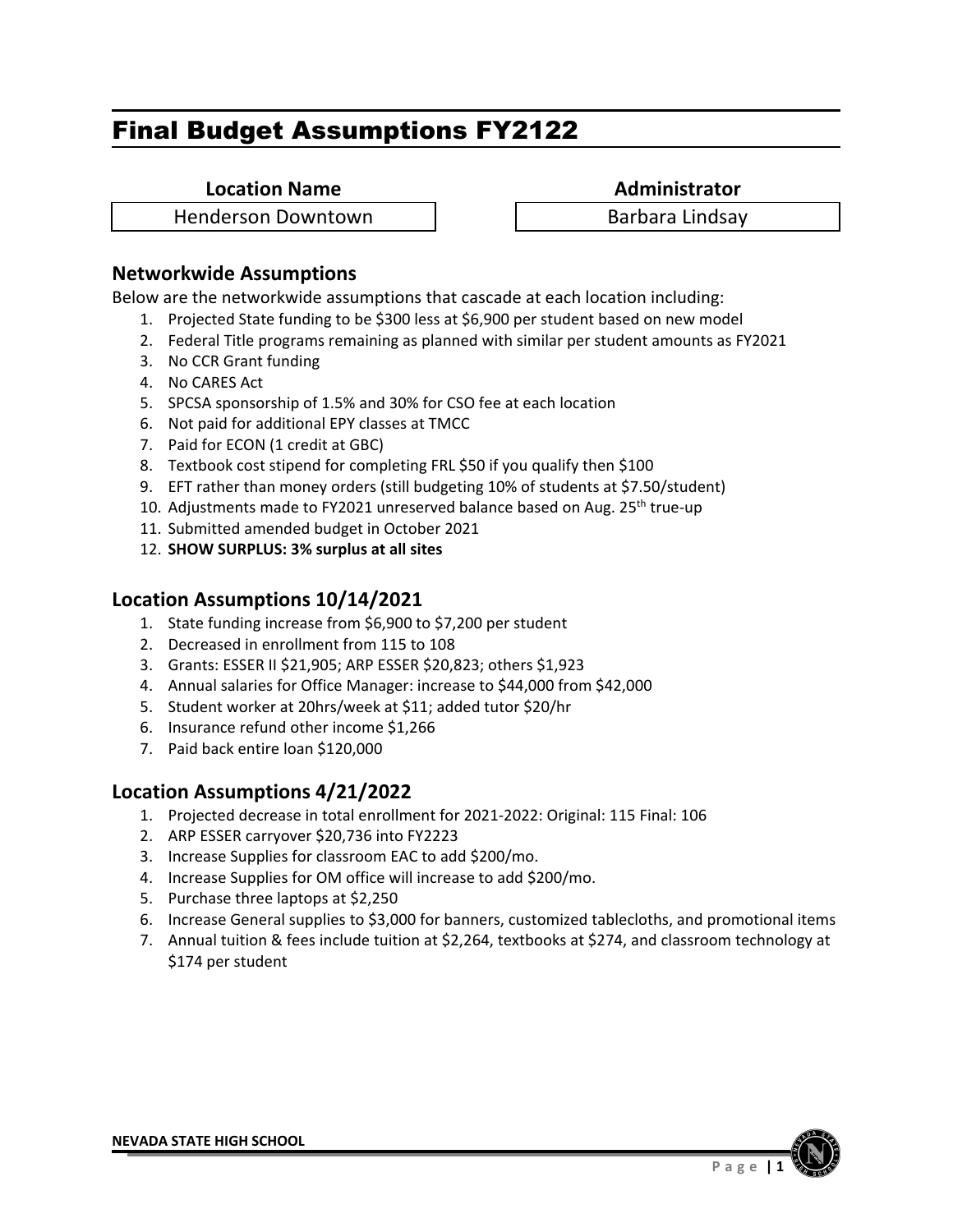# **Nevada State High School (Downtown Henderson)**

### **FY22 Budget Summary**

*Board Approved: Original: 4/14/2021, revised 10/14/2021, reqesting final budget 4/21/2022*

|                                 |    | <b>FY22</b> | <b>FY22</b>    |    | <b>FY22</b>  |      | Fav/(Unf) |  |  |
|---------------------------------|----|-------------|----------------|----|--------------|------|-----------|--|--|
|                                 |    | Original    | <b>Revised</b> |    | <b>Final</b> |      |           |  |  |
| <b>Attendance</b>               |    | 115         | 101            |    | 106          |      | (9)       |  |  |
| Revenue                         |    |             |                |    |              |      |           |  |  |
| Distributed School Account      | \$ | 555,428 \$  | 544,298        | Ŝ. | 523,542      | - \$ | (31, 886) |  |  |
| <b>State Revenue</b>            |    |             |                |    | 6,204        |      | 6,204     |  |  |
| <b>Federal Revenue</b>          |    |             | 48,207         |    | 24,469       |      | 24,469    |  |  |
| <b>Other Local Revenue</b>      |    |             | 1,266          |    | 1,265        |      | 1,265     |  |  |
| <b>Total Revenue</b>            | \$ | 555,428     | \$<br>593,772  | \$ | 555,480      | \$   | 52        |  |  |
| <b>Expenses</b>                 |    |             |                |    |              |      |           |  |  |
| <b>Salaries</b>                 | \$ | 146,750 \$  | 158,957 \$     |    | 149,819 \$   |      | 3,069     |  |  |
| <b>Employee Benefits</b>        |    | 36,321      | 38,734         |    | 36,997       |      | 676       |  |  |
| Prof. and Tech. Services        |    | 12,938      | 15,700         |    | 7,803        |      | (5, 135)  |  |  |
| <b>Property Services</b>        |    | 23,349      | 27,117         |    | 25,349       |      | 2,000     |  |  |
| <b>Other Purchased Services</b> |    | 248,025     | 252,775        |    | 214,699      |      | (33, 326) |  |  |
| <b>Supplies</b>                 |    | 73,260      | 79,488         |    | 68,997       |      | (4, 263)  |  |  |
| Property                        |    |             |                |    |              |      |           |  |  |
| Debt Service and Misc.          |    | 780         | 768            |    | 553          |      | (227)     |  |  |
| General                         |    |             |                |    |              |      |           |  |  |
| <b>Total Expenses</b>           | \$ | 541,424     | \$<br>573,540  | \$ | 504,218      | \$   | (37, 206) |  |  |
| <b>Total Surplus (Deficit)</b>  | \$ | 14,004 \$   | $20,232$ \$    |    | $51,262$ \$  |      | 37,258    |  |  |
| Loan Payment                    |    |             | (120,000)      |    | (120,000)    |      |           |  |  |
| <b>Beginning Fund Balance</b>   |    | 207,015     | 207,015        |    | 223,630      |      |           |  |  |
| <b>Ending Fund Balance</b>      | S  | 221,019     | 107,247        |    | 154.893      |      |           |  |  |

|                                       | <b>FY22</b>     | <b>FY22</b>    | <b>FY22</b>  |
|---------------------------------------|-----------------|----------------|--------------|
| <b>Financial Performance Measures</b> | <b>Original</b> | <b>Revised</b> | <b>Final</b> |
| Days Cash-on-Hand                     | 149             | 68             | 112          |
| <b>SPCSA Enrollment CAP</b>           | 130             | <i>130</i>     | 130          |
| <b>Enrollment Forecast Accuracy</b>   | 88%             | 78%            | 81%          |
| <b>Total Margin</b>                   | 3%              | 3%             | 9%           |



#### Note:

 Distributed School Account ‐per pupil funding of \$7200 vs. \$6900 offset by lower enrollment State Revenue ‐ At risk and ELL per pupil funding new formula Federal Revenue ‐ unexpected \$24K ESSER I, ESSER II, ARP ESSER and GEER I grants with \$21K ARP ESSER carryover into FY2223 Salaries - added tutor, increase pay for student worker Prof. and Tech Services ‐ SPCSA 1.5% fees as expenses in budget vs. net of revenue in actuals Other Purchased Services ‐ Tuition \$36K lower; lower enrollment Supplies - Textbook and classroom technology fees \$17K lower offset by technology supplies \$9K higher Debt Service and Misc - \$120,000 loan outstanding; \$12,000 loan payment due in FY2021 Other ‐ paid back entire loan after August 25th, 2021 true‐up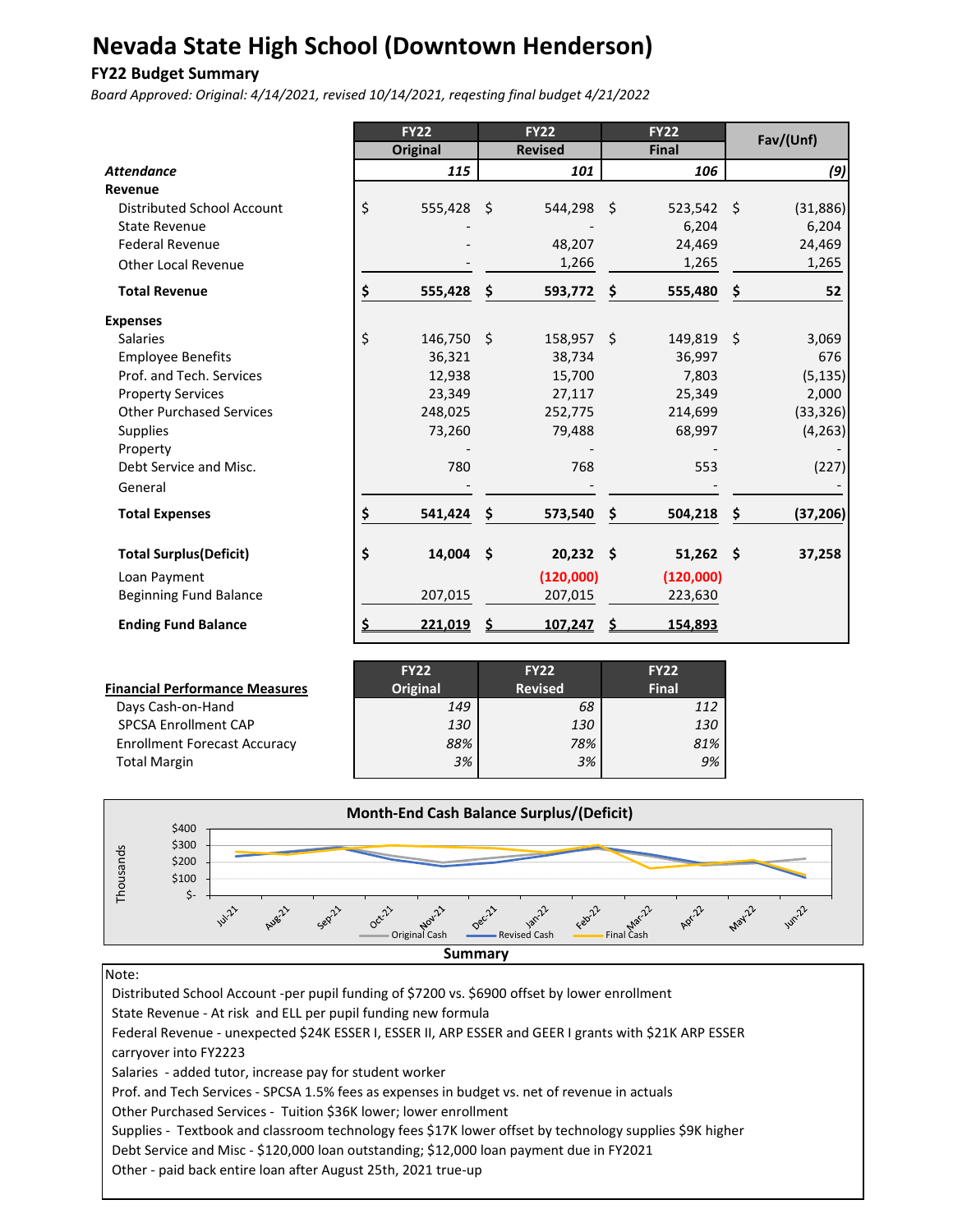# **Nevada State High School (Downtown Henderson)**

# **FY22 Board Summary**

*Board Approved: Original: 4/14/2021, revised 10/14/2021, reqesting final budget 4/21/2022*

|                                 |                   |     |                                    |         | <b>Attendance Tracking</b> |           |                |      |                         |                     |           |
|---------------------------------|-------------------|-----|------------------------------------|---------|----------------------------|-----------|----------------|------|-------------------------|---------------------|-----------|
|                                 |                   | 120 |                                    |         |                            |           |                |      |                         |                     |           |
|                                 | Budget            | 100 |                                    |         |                            |           |                |      |                         |                     |           |
|                                 | - Actual          |     |                                    |         |                            |           |                |      |                         |                     |           |
|                                 |                   | 80  |                                    |         |                            |           |                |      |                         |                     |           |
|                                 |                   |     | Year-to-Date 7/1/2021 to 2/28/2022 |         |                            |           |                |      | <b>Annual/Full Year</b> |                     |           |
|                                 | <b>REVISED</b>    |     | <b>ACTUAL</b>                      |         | Fav/(Unf)                  |           | <b>REVISED</b> |      | <b>FINAL</b>            |                     | Fav/(Unf) |
| Revenue                         |                   |     |                                    |         |                            |           |                |      |                         |                     |           |
| Distributed School Account      | \$<br>362,865     | \$  | 305,469                            | \$      | (57, 397)                  | \$        | 544,298        | Ŝ.   | 523,542                 | Ŝ.                  | (20, 757) |
| <b>State Revenue</b>            |                   |     | 6,204                              |         | 6,204                      |           |                |      | 6,204                   |                     | 6,204     |
| <b>Federal Revenue</b>          | 47,569            |     | 12,487                             |         | (35,082)                   |           | 48,207         |      | 24,469                  |                     | (23, 738) |
| <b>Other Local Revenue</b>      | 1,266             |     | 1,265                              |         | (1)                        |           | 1,266          |      | 1,265                   |                     | (1)       |
| <b>Total Revenue</b>            | \$<br>411,701     | Ś.  | 325,425                            | \$      | (86, 276)                  | \$        | 593,772        | \$   | 555,480                 | \$                  | (38, 291) |
| <b>Expenses</b>                 |                   |     |                                    |         |                            |           |                |      |                         |                     |           |
| <b>Salaries</b>                 | \$<br>104,563     | \$  | 89,144                             | $\zeta$ | 15,419                     | \$        | 158,957        | \$   | 149,819                 | $\ddot{\mathsf{S}}$ | (9, 138)  |
| <b>Employee Benefits</b>        | 25,803            |     | 22,582                             |         | 3,222                      |           | 38,734         |      | 36,997                  |                     | (1,737)   |
| Prof. and Tech. Services        | 11,133            |     | 245                                |         | 10,888                     |           | 15,700         |      | 7,803                   |                     | (7, 897)  |
| <b>Property Services</b>        | 16,955            |     | 16,184                             |         | 771                        |           | 27,117         |      | 25,349                  |                     | (1,768)   |
| <b>Other Purchased Services</b> | 123,869           |     | 91,245                             |         | 32,623                     |           | 252,775        |      | 214,699                 |                     | (38,076)  |
| <b>Supplies</b>                 | 46,466            |     | 27,480                             |         | 18,986                     |           | 79,488         |      | 68,997                  |                     | (10, 491) |
| Debt Service and Misc.          | 728               |     | 173                                |         | 555                        |           | 768            |      | 553                     |                     | (215)     |
| General                         |                   |     |                                    |         |                            |           |                |      |                         |                     |           |
| <b>Total Expenses</b>           | \$<br>329,518     | \$  | 247,054                            | \$      | 82,465                     | \$        | 573,540        | \$   | 504,218                 | \$                  | (69, 322) |
| <b>Total Surplus(Deficit)</b>   | \$<br>$82,183$ \$ |     | 78,371                             | Ŝ       | (3, 811)                   | \$        | 20,232         | - \$ | 51,262                  | -\$                 | 31,030    |
| Beginning Fund Balance          | 207,015           |     | 223,630                            |         |                            |           | 207,015        |      | 223,630                 |                     |           |
| Loan                            | (120,000)         |     | (120,000)                          |         |                            |           | (120,000)      |      | (120,000)               |                     |           |
| <b>Ending Fund Balance</b>      | 169,198           | \$  | 182,002                            |         |                            | <u>\$</u> | 107,247        | S    | 154,893                 |                     |           |

#### **Financial Performance Measures**

Days Cash‐on‐Hand  *68 112* **Enrollment Forecast Accuracy Total Margin** 

| 68  | 112 |
|-----|-----|
| 81% | 81% |
| 3%  | 9%  |
|     |     |

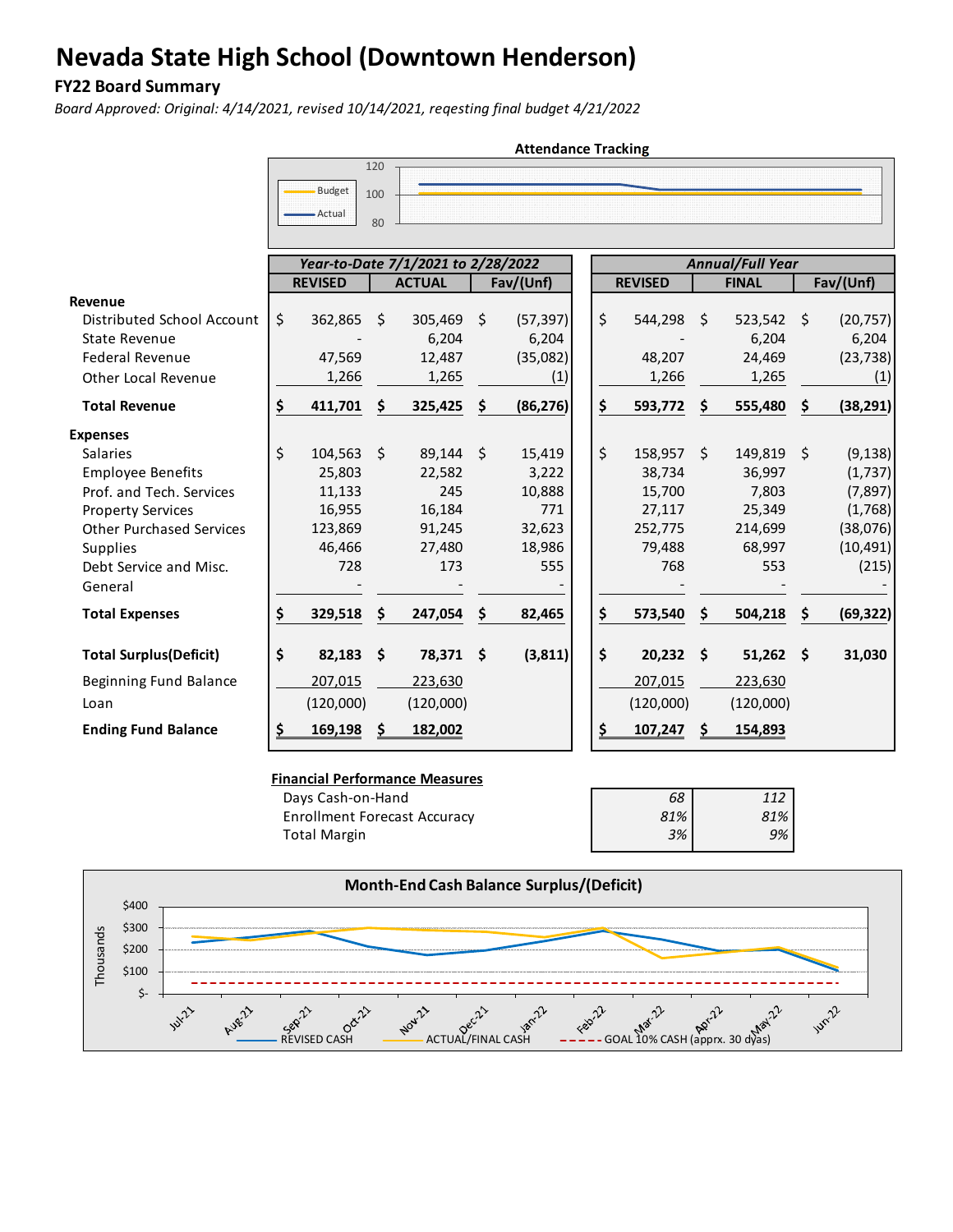### **Location Name**<br> **Administrator**

Sunrise **1 Dwight Reynolds** 

# **Networkwide Assumptions**

Below are the networkwide assumptions that cascade at each location including:

- 1. Projected State funding to be \$300 less at \$6,900 per student based on new model
- 2. Federal Title programs remaining as planned with similar per student amounts as FY2021
- 3. No CCR Grant funding
- 4. No CARES Act
- 5. SPCSA sponsorship of 1.5% and 30% for CSO fee at each location
- 6. Not paid for additional EPY classes at TMCC
- 7. Paid for ECON (1 credit at GBC)
- 8. Textbook cost stipend for completing FRL \$50 if you qualify then \$100
- 9. EFT rather than money orders (still budgeting 10% students at \$7.50/student)
- 10. Adjustments made to FY2021 unreserved balance based on Aug. 25<sup>th</sup> true-up
- 11. Submitted amended budget in October 2021
- 12. **SHOW SURPLUS: 3% surplus at all sites**

# **Location Assumptions 10/14/2021**

- 1. State funding increase from \$6,900 to \$7,200 per student
- 2. Decrease in enrollment from 120 to 80
- 3. Grants: ESSER II \$15,499; ARP ESSER \$18,489; Title 1A \$22,556; others \$5,106
- 4. Annual salaries for teachers: \$47,000 no change
- 5. Annual salaries for administrator adjust to \$85,000 from \$95,000 (shared with Downtown allocated at 75%)

- 1. Projected decrease in total enrollment for 2021‐2022: Original: 120 Final: 79
- 2. ARP ESSER carryover \$14,671 into FY2223
- 3. Include \$500 for Project Incentive for Office Aide
- 4. Increase Instruction Supplies for students and EAC office to add \$390/mo.
- 5. Increase Principal Supplies for DSA office to add \$200/mo.
- 6. Increase Central Supplies for OM Office and main office to add \$400/mo.
- 7. Include \$1,000 for flyer and poster printing services
- 8. Annual tuition & fees include tuition at \$2,269, textbooks at \$257, classroom technology at \$173 per student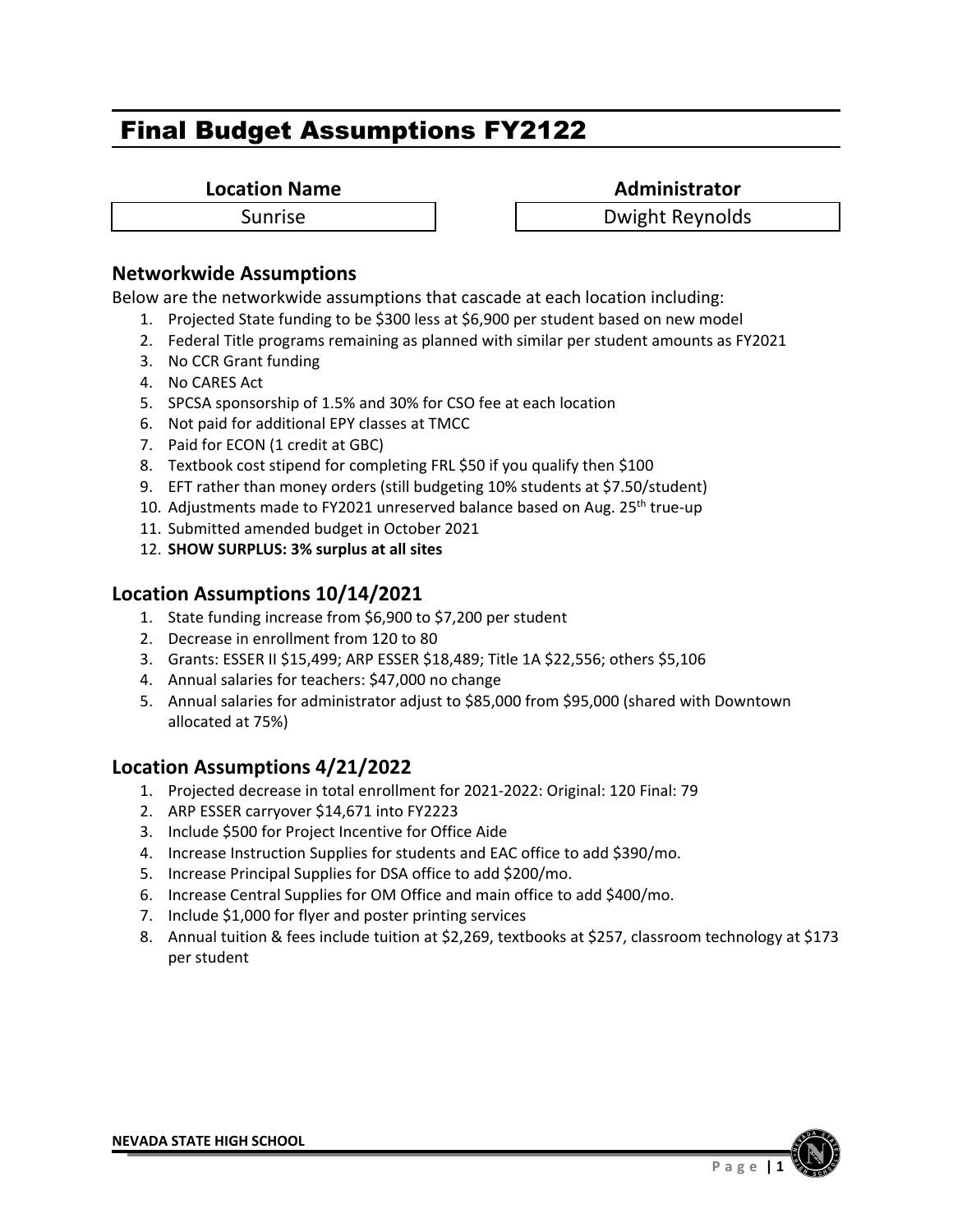# **Nevada State High School (Sunrise)**

### **FY22 Budget Summary**

*Board Approved: Original: 4/14/2021, revised 10/14/2021, reqesting final budget 4/21/2022*

|                                 | <b>FY22</b> |              | <b>FY22</b>    |    | <b>FY22</b>  | Fav/(Unf)        |
|---------------------------------|-------------|--------------|----------------|----|--------------|------------------|
|                                 |             | Original     | <b>Revised</b> |    | <b>Final</b> |                  |
| <b>Attendance</b>               |             | 120          | 80             |    | 79           | (41)             |
| Revenue                         |             |              |                |    |              |                  |
| Distributed School Account      | \$          | 579,598 \$   | 403,200 \$     |    | $395,381$ \$ | (184, 217)       |
| <b>State Revenue</b>            |             |              |                |    | 7,351        | 7,351            |
| <b>Federal Revenue</b>          |             |              | 76,038         |    | 61,302       | 61,302           |
| <b>Other Local Revenue</b>      |             |              |                |    | 22,942       | 22,942           |
| <b>Total Revenue</b>            | \$          | 579,598      | \$<br>479,238  | \$ | 486,976      | \$<br>(92, 622)  |
| <b>Expenses</b>                 |             |              |                |    |              |                  |
| <b>Salaries</b>                 | \$          | $177,631$ \$ | $160,003$ \$   |    | 148,474 \$   | (29, 157)        |
| <b>Employee Benefits</b>        |             | 50,054       | 45,130         |    | 41,525       | (8,529)          |
| Prof. and Tech. Services        |             | 15,780       | 18,880         |    | 12,599       | (3, 181)         |
| <b>Property Services</b>        |             | 33.461       | 33,225         |    | 32,324       | (1, 137)         |
| <b>Other Purchased Services</b> |             | 222,291      | 159,421        |    | 164,085      | (58, 206)        |
| <b>Supplies</b>                 |             | 62,740       | 47,387         |    | 47,538       | (15, 202)        |
| Debt Service and Misc.          |             | 730          | 720            |    | 1,248        | 518              |
| General                         |             |              |                |    |              |                  |
| <b>Total Expenses</b>           | \$          | 562,686      | \$<br>464,766  | \$ | 447,793      | \$<br>(114, 893) |
| <b>Total Surplus (Deficit)</b>  | \$          | $16,912$ \$  | $14,472$ \$    |    | $39,183$ \$  | 22,272           |
| Beginning Fund Balance          |             | 328,609      | 328,609        |    | 325,009      |                  |
| <b>Ending Fund Balance</b>      | S           | 345,521      | 343,081        | S  | 364,193      |                  |

|                                       | <b>FY22</b> | <b>FY22</b>    |              |  |  |  |
|---------------------------------------|-------------|----------------|--------------|--|--|--|
| <b>Financial Performance Measures</b> | Original    | <b>Revised</b> | <b>Final</b> |  |  |  |
| Days Cash-on-Hand                     | 224         | 269            | 297          |  |  |  |
| <b>SPCSA Enrollment CAP</b>           | 185         | 130            | 130          |  |  |  |
| <b>Enrollment Forecast Accuracy</b>   | 65%         | 62%            | 61%          |  |  |  |
| <b>Total Margin</b>                   | 3%          | 3%             | 8%           |  |  |  |



**Summary**

Note: Distributed School Account ‐per pupil funding of \$7200 vs. \$6900 offset by lower enrollment State Revenue ‐ At risk and ELL per pupil funding new formula Federal Revenue - unexpected \$61K ESSER I, ESSER II, ARP ESSER and GEER I grants with \$15K ARP ESSER carryover into FY2223 Salary . DSA position shared with Downtown allocated at 75% vs. 85% Other Purchased Services ‐Tuition \$58K lower; lower enrollment Supplies ‐ Text books and classroom technology fees \$19K lower offset by general supplies \$3K higher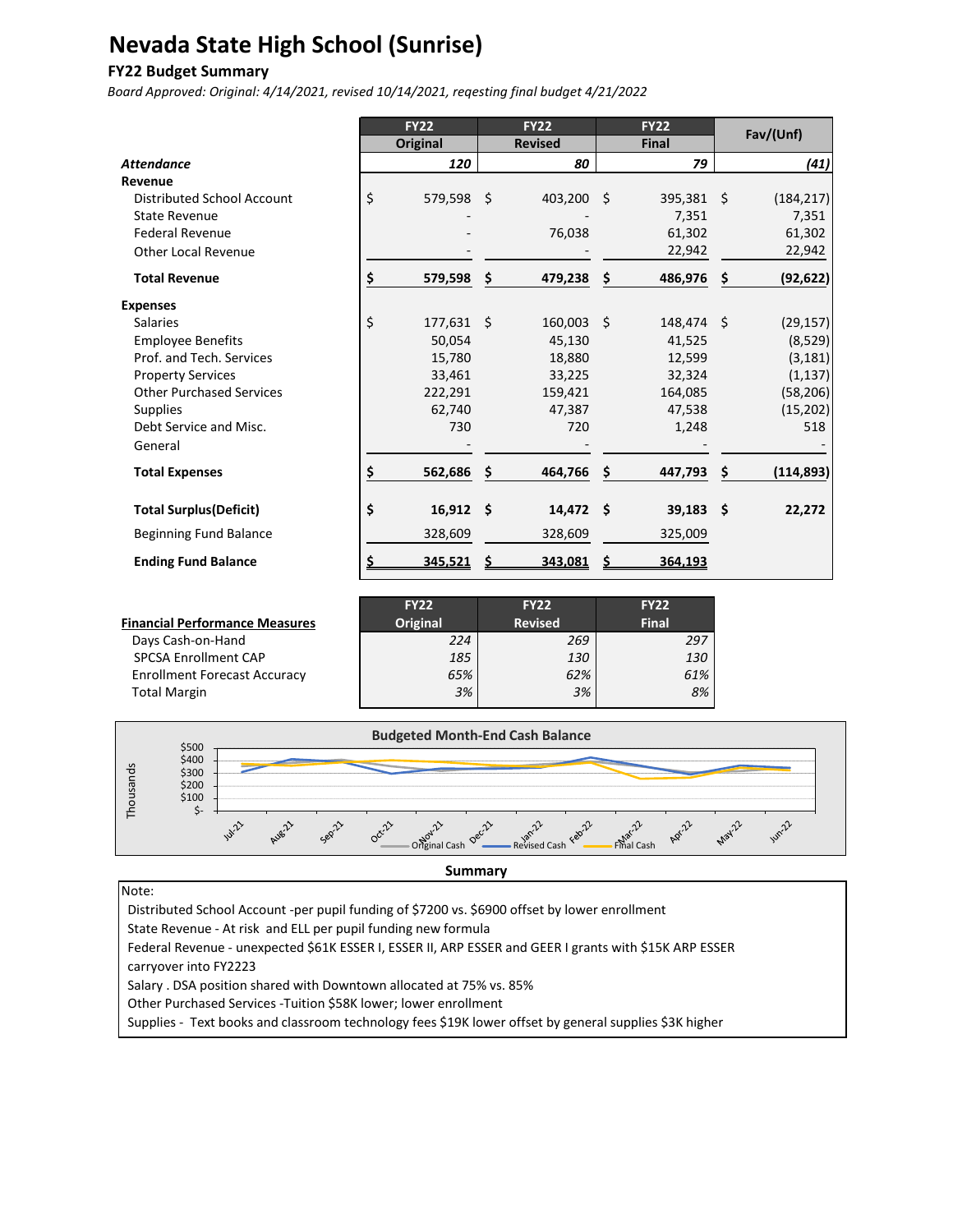# **Nevada State High School (Sunrise)**

# **FY22 Board Summary**

*Board Approved: Original: 4/14/2021, revised 10/14/2021, reqesting final budget 4/21/2022*

|                                 |                |    |                                    |     | <b>Attendance Tracking</b> |    |                |      |                         |    |           |
|---------------------------------|----------------|----|------------------------------------|-----|----------------------------|----|----------------|------|-------------------------|----|-----------|
|                                 |                | 85 |                                    |     |                            |    |                |      |                         |    |           |
|                                 | Budget         | 80 |                                    |     |                            |    |                |      |                         |    |           |
|                                 | <b>Actual</b>  |    |                                    |     |                            |    |                |      |                         |    |           |
|                                 |                | 75 |                                    |     |                            |    |                |      |                         |    |           |
|                                 |                |    |                                    |     |                            |    |                |      |                         |    |           |
|                                 |                |    | Year-to-Date 7/1/2021 to 2/28/2022 |     |                            |    |                |      | <b>Annual/Full Year</b> |    |           |
|                                 | <b>REVISED</b> |    | <b>ACTUAL</b>                      |     | Fav/(Unf)                  |    | <b>REVISED</b> |      | <b>FINAL</b>            |    | Fav/(Unf) |
| Revenue                         |                |    |                                    |     |                            |    |                |      |                         |    |           |
| Distributed School Account      | \$<br>302,400  | Ŝ. | 245,841                            | -\$ | (56, 559)                  | \$ | 403,200        | - \$ | 395,381 \$              |    | (7, 819)  |
| <b>State Revenue</b>            |                |    | 7,351                              |     | 7,351                      |    |                |      | 7,351                   |    | 7,351     |
| <b>Federal Revenue</b>          | 74,567         |    | 23,945                             |     | (50, 622)                  |    | 76,038         |      | 61,302                  |    | (14, 736) |
| <b>Other Local Revenue</b>      |                |    | 22,942                             |     | 22,942                     |    |                |      | 22,942                  |    | 22,942    |
| <b>Total Revenue</b>            | \$<br>376,967  | Ś. | 300,079                            | Ŝ.  | (76, 888)                  | \$ | 479,238        | \$.  | 486,976                 | Ŝ. | 7,738     |
| <b>Expenses</b>                 |                |    |                                    |     |                            |    |                |      |                         |    |           |
| <b>Salaries</b>                 | \$<br>104,666  | Ŝ. | 84,522 \$                          |     | (20, 144)                  | \$ | 160,003        | S.   | 148,474 \$              |    | (11, 529) |
| <b>Employee Benefits</b>        | 30,121         |    | 24,272                             |     | (5,850)                    |    | 45,130         |      | 41,525                  |    | (3,606)   |
| Prof. and Tech. Services        | 13,920         |    | 7,814                              |     | (6, 106)                   |    | 18,880         |      | 12,599                  |    | (6, 281)  |
| <b>Property Services</b>        | 22,058         |    | 20,920                             |     | (1, 138)                   |    | 33,225         |      | 32,324                  |    | (901)     |
| <b>Other Purchased Services</b> | 79,721         |    | 77,621                             |     | (2,099)                    |    | 159,421        |      | 164,085                 |    | 4,665     |
| <b>Supplies</b>                 | 28,207         |    | 23,065                             |     | (5, 142)                   |    | 47,387         |      | 47,538                  |    | 151       |
| Debt Service and Misc.          | 680            |    | 848                                |     | 168                        |    | 720            |      | 1,248                   |    | 528       |
| General                         |                |    |                                    |     |                            |    |                |      |                         |    |           |
| <b>Total Expenses</b>           | \$<br>279,373  | \$ | 239,063                            | \$  | (40, 310)                  | \$ | 464,766        | \$   | 447,793                 | Ŝ. | (16, 973) |
| <b>Total Surplus (Deficit)</b>  | \$<br>97,594   | Ś. | 61,016                             | -Ś  | (36, 577)                  | \$ | 14,472         | - \$ | $39,183$ \$             |    | 24,711    |
| <b>Beginning Fund Balance</b>   | 328,609        |    | 325,009                            |     |                            |    | 328,609        |      | 325,009                 |    |           |
| <b>Ending Fund Balance</b>      | \$<br>426,203  |    | 386,026                            |     |                            |    | 343,081        |      | 364,193                 |    |           |

#### **Attendance Tracking**

### **Financial Performance Measures**

Days Cash‐on‐Hand  *269 297* Enrollment Forecast Accuracy *61% 61%* Total Margin *3% 8%*

| 269 | 297 |
|-----|-----|
| 61% | 61% |
| 3%  | 8%  |
|     |     |

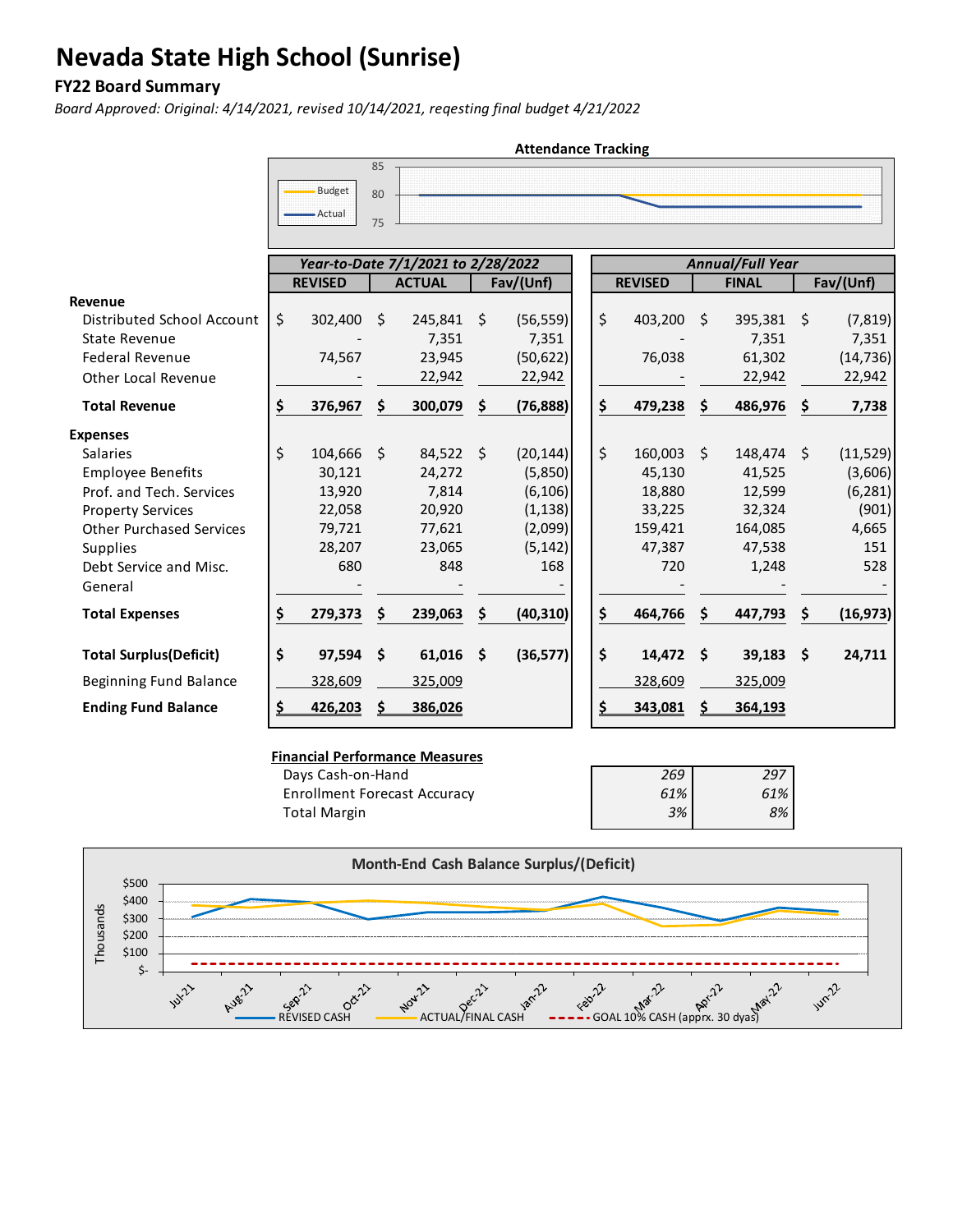**Location Name**<br> **Administrator** 

Reno: Meadowwood Jesse Welsh

# **Networkwide Assumptions**

Below are the networkwide assumptions that cascade at each location including:

- 1. Projected state funding to decrease from \$7,200 to \$6,900 per student
- **2.** Federal Title Grants remaining as planned with similar per student amounts as FY2021
- 3. No CCR Grant funding
- 4. No CARES Act
- 5. SPCSA sponsorship of 1.5% and 30% for CSO fee at each location
- 6. Not paid for the additional EPY classes at TMCC
- 7. Paid for ECON (1 credit at GBC)
- 8. Textbook cost stipend for completing FRL \$50 if you qualify then \$100
- 9. EFT rather than money orders (still budgeting 10% of students at \$7.50/student)
- 10. NSHS will have adjustments made to FY2021 unreserved balance (true-up) Aug.  $25<sup>th</sup>$
- 11. Submit amended budget in October 2021
- 12. **SHOW SURPLUS of 3% surplus at all sites**

# **Location Assumptions 10/14/2021**

- 1. State funding increase to \$7,200 from \$7,100 per student
- 2. Planned decrease in enrollment from 85 to 50
- 3. Hold harmless adjusted enrollment to 64, applying 95% FY2021 (95% of 68) for state funding
- 4. Grants: ESSER II \$20,907; ARP ESSER \$37,720; other \$2,611
- 5. Annual salaries for teachers: \$45,000
- 6. Annual salaries for administrator \$80,000
- 7. Student worker 20hr/week @\$10
- 8. Paid back entire loan \$66,000

- 1. Projected decrease in total enrollment for 2021‐2022: Original: 85 Final: 50
- 2. ARP ESSER carryover \$13,727 into FY2223
- 3. Annual salary for EAC: \$50,000 effective date: 3/1
- 4. DSA position not filled
- 5. Travel allocated for EAC support \$9,600
- 6. Professional services EAC support \$19,354
- 7. Annual tuition & fees include tuition at \$1,068, textbooks at \$206, classroom technology at \$276 per student

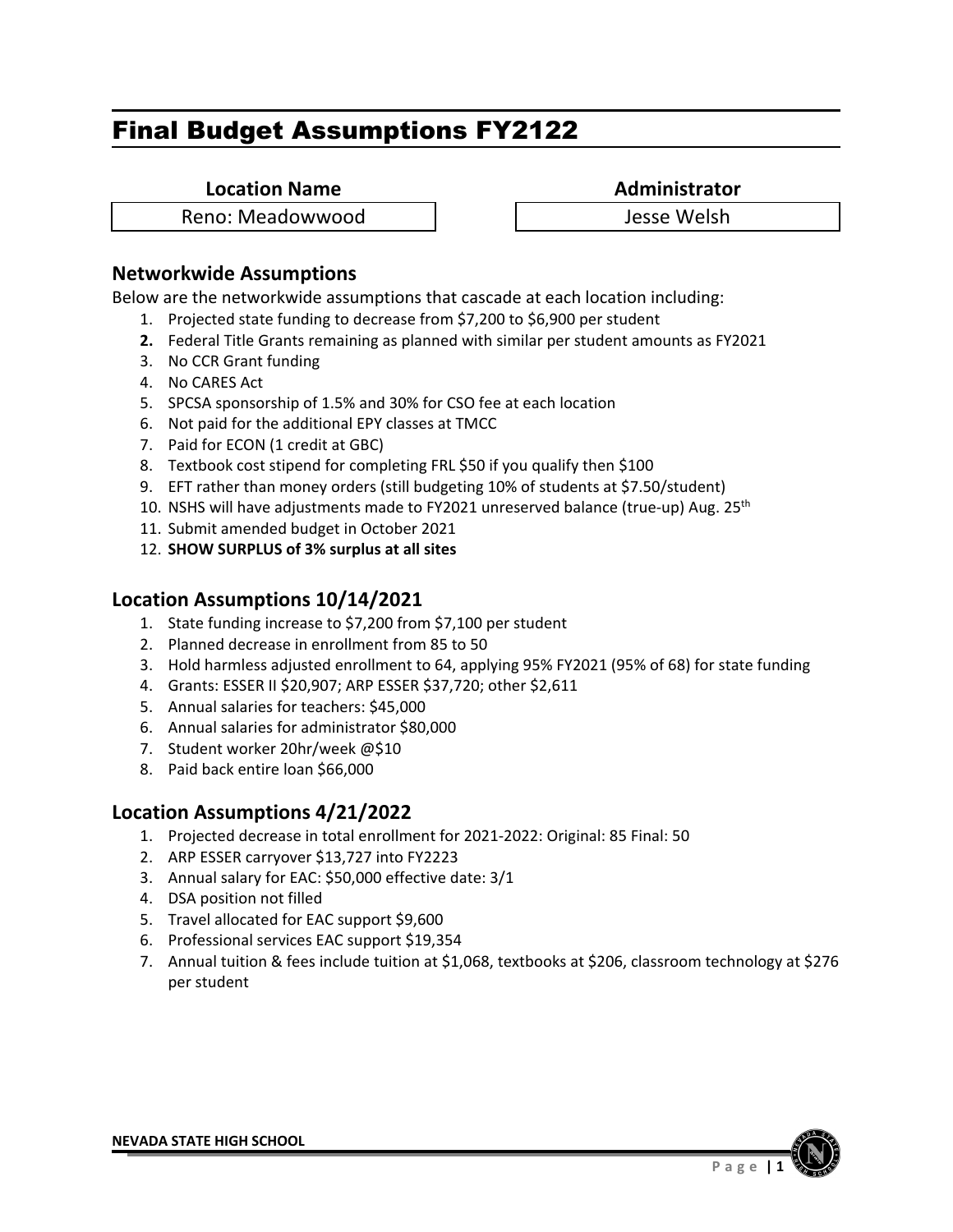# **Nevada State High School (Meadowwood)**

### **FY22 Budget Summary**

*Board Approved: Original: 4/14/2021, revised 10/14/2021, reqesting final budget 4/21/2022*

|                                 | <b>FY22</b> |                 |      | <b>FY22</b>    |    | <b>FY22</b>  |      | Fav/(Unf)  |
|---------------------------------|-------------|-----------------|------|----------------|----|--------------|------|------------|
|                                 |             | <b>Original</b> |      | <b>Revised</b> |    | <b>Final</b> |      |            |
| <b>Attendance</b>               |             | 85              |      | 69             |    | 50           |      | (35)       |
| Revenue                         |             |                 |      |                |    |              |      |            |
| Distributed School Account      | \$          | 603,498         | - \$ | 460,800        | Ś. | 436,478      | -\$  | (167, 020) |
| <b>State Revenue</b>            |             |                 |      |                |    | 13,419       |      | 13,419     |
| <b>Federal Revenue</b>          |             |                 |      | 61,239         |    | 47,349       |      | 47,349     |
| <b>Other Local Revenue</b>      |             |                 |      |                |    |              |      |            |
| <b>Total Revenue</b>            | \$          | 603,498         | S    | 522,039        | \$ | 497,245      | \$.  | (106, 253) |
| <b>Expenses</b>                 |             |                 |      |                |    |              |      |            |
| <b>Salaries</b>                 | \$          | 144,817 \$      |      | 145,290 \$     |    | 79,018       | - \$ | (65, 799)  |
| <b>Employee Benefits</b>        |             | 48,586          |      | 46,815         |    | 25,208       |      | (23, 378)  |
| Prof. and Tech. Services        |             | 198,083         |      | 154,053        |    | 196,846      |      | (1, 236)   |
| <b>Property Services</b>        |             | 32,345          |      | 33,013         |    | 32,792       |      | 447        |
| <b>Other Purchased Services</b> |             | 97,269          |      | 63,067         |    | 72,259       |      | (25,010)   |
| <b>Supplies</b>                 |             | 60,025          |      | 43,033         |    | 30,714       |      | (29, 311)  |
| Debt Service and Misc.          |             | 2,680           |      | 1,631          |    | 663          |      | (2,017)    |
| General                         |             |                 |      |                |    |              |      |            |
| <b>Total Expenses</b>           |             | 583,804         |      | 486,901        |    | 437,499      |      | (146, 305) |
| <b>Total Surplus (Deficit)</b>  | \$          | $19,694$ \$     |      | $35,138$ \$    |    | 59,746 \$    |      | 40,052     |
| Loan Payment                    |             |                 |      | (66,000)       |    | (66,000)     |      |            |
| <b>Beginning Fund Balance</b>   |             | 103,661         |      | 167,121        |    | 159,774      |      |            |
| <b>Ending Fund Balance</b>      | \$          | 123,355         |      | 136,260        |    | 153,520      |      |            |

|                                       | <b>FY22</b> | <b>FY22</b>    | <b>FY22</b>  |
|---------------------------------------|-------------|----------------|--------------|
| <b>Financial Performance Measures</b> | Original    | <b>Revised</b> | <b>Final</b> |
| Days Cash-on-Hand                     | 77          | 102            | 128          |
| <b>SPCSA Enrollment CAP</b>           | 185         | 290            | 130          |
| <b>Enrollment Forecast Accuracy</b>   | 46%         | 24%            | 38%          |
| <b>Total Margin</b>                   | 3%          | 7%             | 12%          |





Note: Distributed School Account ‐ per pupil funding of \$7200 vs. \$6900 offset by lower enrollment Hold Harmless enrollment at 64 vs. actual at 50 State Revenue ‐ At risk and ELL per pupil funding new formula Federal Revenue - unexpected \$47K ESSER I, ESSER II, ARP ESSER and GEER I grants and \$14K ARP ESSER carryover in FY2223 Salary ‐ No DSA Feb ‐June \$33K; No EAC Sep ‐ Feb \$31K Benefits ‐ Corresponding to salary Prof. and Tech Services ‐ SPCSA 1.5% fees as expenses in budget vs. net of revenue in actuals Other Purchased Services ‐ Tuition \$45K lower offset by travel \$13K higher; advertising \$12K higher Supplies ‐ Textbook and Technology fees \$30K lower; lower enrollment Other‐ paid back entire loan balance of \$66,000 after Aug 25th, 2021 true‐up